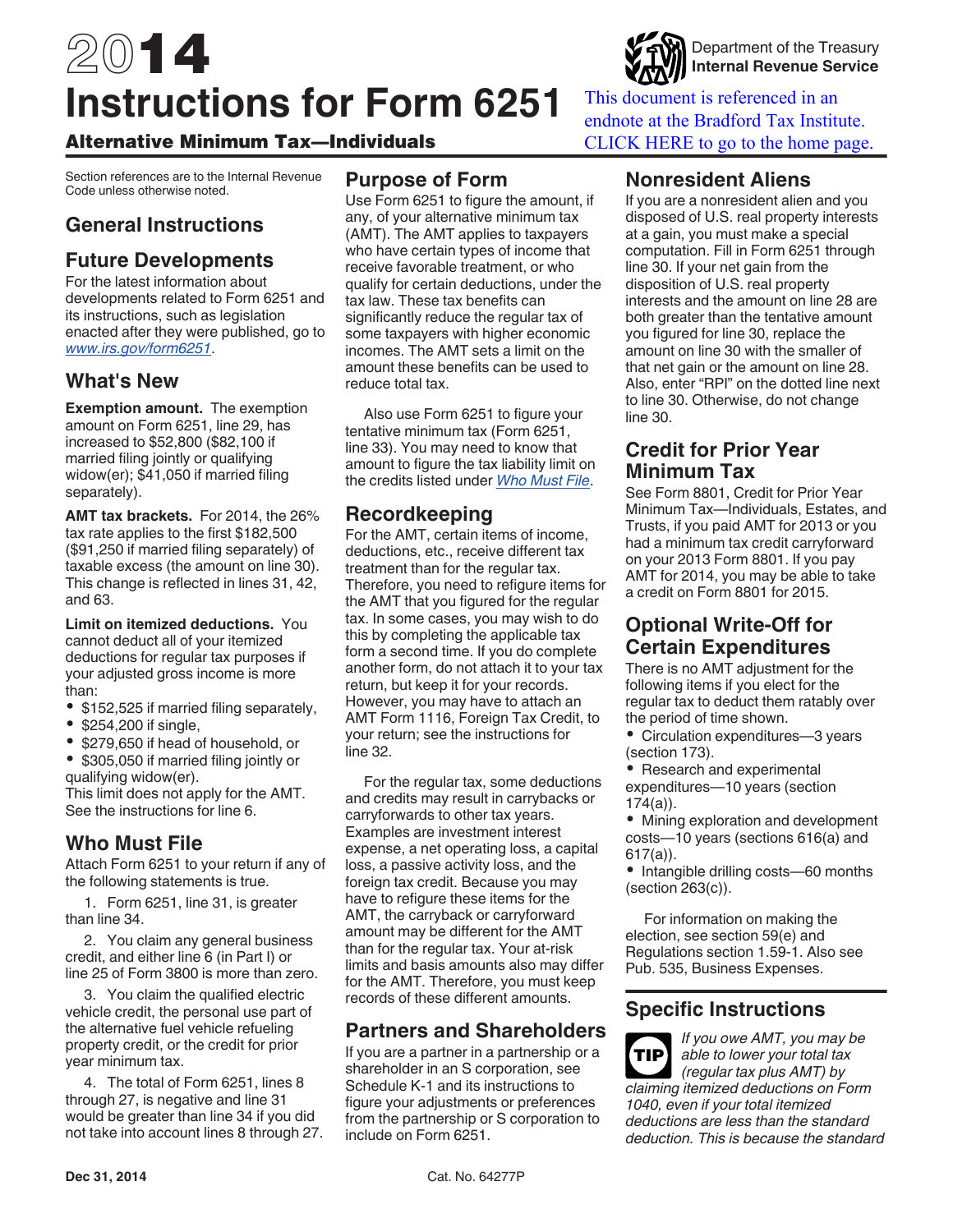*deduction is not allowed for the AMT and, if you claim the standard deduction on Form 1040, you cannot claim itemized deductions for the AMT.*

# **Part I—Alternative Minimum Taxable Income (AMTI)**

*To avoid duplication, any adjustment or preference for*  **difference** for *adjustment* or preference for a tax *shelter farm activity on line 27 must not be taken into account in figuring the amount to enter for any other adjustment or preference.*

#### **Line 1**

If Form 1040, line 43, includes a write-in amount (such as a capital construction fund deduction for commercial fishermen), adjust line 1 by the write-in amount.

**Form 1040NR.** If you are filing Form 1040NR, enter the amount from Form 1040NR, line 39. If less than zero, enter as a negative amount.

#### **Line 2—Medical Expenses**

Do not complete line 2 unless you completed Schedule A (Form 1040), line 3, by multiplying Schedule A, line 2, by 7.5% (.075).

#### **Line 3—Taxes**

Enter the amount of all taxes from Schedule A (Form 1040), line 9, except any generation-skipping transfer taxes on income distributions.

Be sure to include any state and local general sales taxes from Schedule A, line 5.

**Form 1040NR.** If you are filing Form 1040NR, enter the amount of all taxes from Schedule A (Form 1040NR), line 1, except any generation-skipping transfer taxes on income distributions.

#### **Line 4—Home Mortgage Interest Adjustment**

Complete the Home Mortgage Interest Adjustment Worksheet to figure the amount to enter on this line. The definitions of certain terms used in the worksheet are as follows.

**Eligible mortgage.** An eligible mortgage is a mortgage whose proceeds were used to buy, build, or

#### **Home Mortgage Interest Adjustment Worksheet—Line 4** *Keep for Your Records* **1.** Enter the total of the home mortgage interest you deducted on lines 10 through 12 of Schedule A (Form 1040) and any mortgage insurance premiums you deducted on line 13 of Schedule A (Form 1040) .......................... **1.** \_\_\_\_ **2.** Enter the part, if any, of the interest included on line 1 above that was paid on an eligible mortgage (defined in the line 4 instructions). Include any mortgage insurance premiums included on line 1 above that were paid in connection with an eligible mortgage ........................... **2. 3.** Enter the part, if any, of the interest included on line 1 above that was paid on a mortgage whose proceeds were used in a refinancing (including a second or later refinancing) of an eligible mortgage. Include any mortgage insurance premiums included on line 1 above that were paid in connection with such a mortgage. Do not include any interest paid on (or any mortgage insurance premiums paid in connection with) the part of the balance of the new mortgage that exceeded the balance of the original eligible mortgage immediately before it was refinanced (or, if smaller, the balance of any prior refinanced mortgage immediately before that mortgage was refinanced) ...... **3. 4.** Enter the part, if any, of the interest included on line 1 above that was paid on a mortgage: • Taken out before July 1, 1982, and • Secured, at the time the mortgage was taken out, by your main home or a qualified dwelling used by you or your family (see definitions). Do not include any amount entered on line 2 or line 3 above ..................................... **4. 5.** Add lines 2 through 4 ........................................ **5. 6.** Subtract line 5 from line 1 and enter the result on Form 6251, line 4 ........ **6.**

substantially improve your main home or a second home that is a qualified dwelling. A mortgage whose proceeds were used to refinance another mortgage is not an eligible mortgage.

**Qualified dwelling.** A qualified dwelling is any house, apartment, condominium, or mobile home not used on a transient basis.

**Family.** Family includes only your brothers and sisters (whether by whole or half blood), your spouse, your ancestors, and your lineal descendants.

*Example.* In 2014, Dave and Jennifer paid \$10,000 in interest on a mortgage they took out to buy their home (an eligible mortgage). In May 2014, they refinanced that mortgage and paid \$9,000 in interest through the rest of the year. The balance of the new mortgage is the same as the balance of the old mortgage. In July 2014, they obtained a home equity loan on their home and used the proceeds to buy a new car. They paid \$5,000 in interest on the home equity loan in 2014. They enter the following amounts on the Home Mortgage Interest Adjustment Worksheet: \$24,000 on line 1 (\$10,000 plus \$9,000 plus \$5,000), \$10,000 on line 2, \$9,000 on line 3, \$ -0- on line 4, \$19,000 on line 5 (\$10,000 plus \$9,000), and \$5,000 on line 6 (\$24,000 minus \$19,000).

#### **Line 5—Miscellaneous Deductions**

If you are filing Form 1040NR, enter the amount from Schedule A (Form 1040NR), line 13.

#### **Line 6—Overall Limit on Itemized Deductions**

If Form 1040, line 38, is over \$254,200 (\$279,650 if head of household; \$305,050 if married filing jointly or qualifying widow(er); or \$152,525 if married filing separately), enter the amount from line 9 of the Itemized Deductions Worksheet in the Instructions for Schedule A (Form 1040). Enter it as a negative amount.

If Form 1040, line 38, is not more than the amount listed above for your filing status, enter -0-.

**Form 1040NR.** Enter the amount from line 9 of the Itemized Deductions Worksheet in the instructions for Form 1040NR if you are filing Form 1040NR and line 37 of Form 1040NR is over the amount listed below for your filing status:

• \$254,200 and you checked filing status box 1 or 2,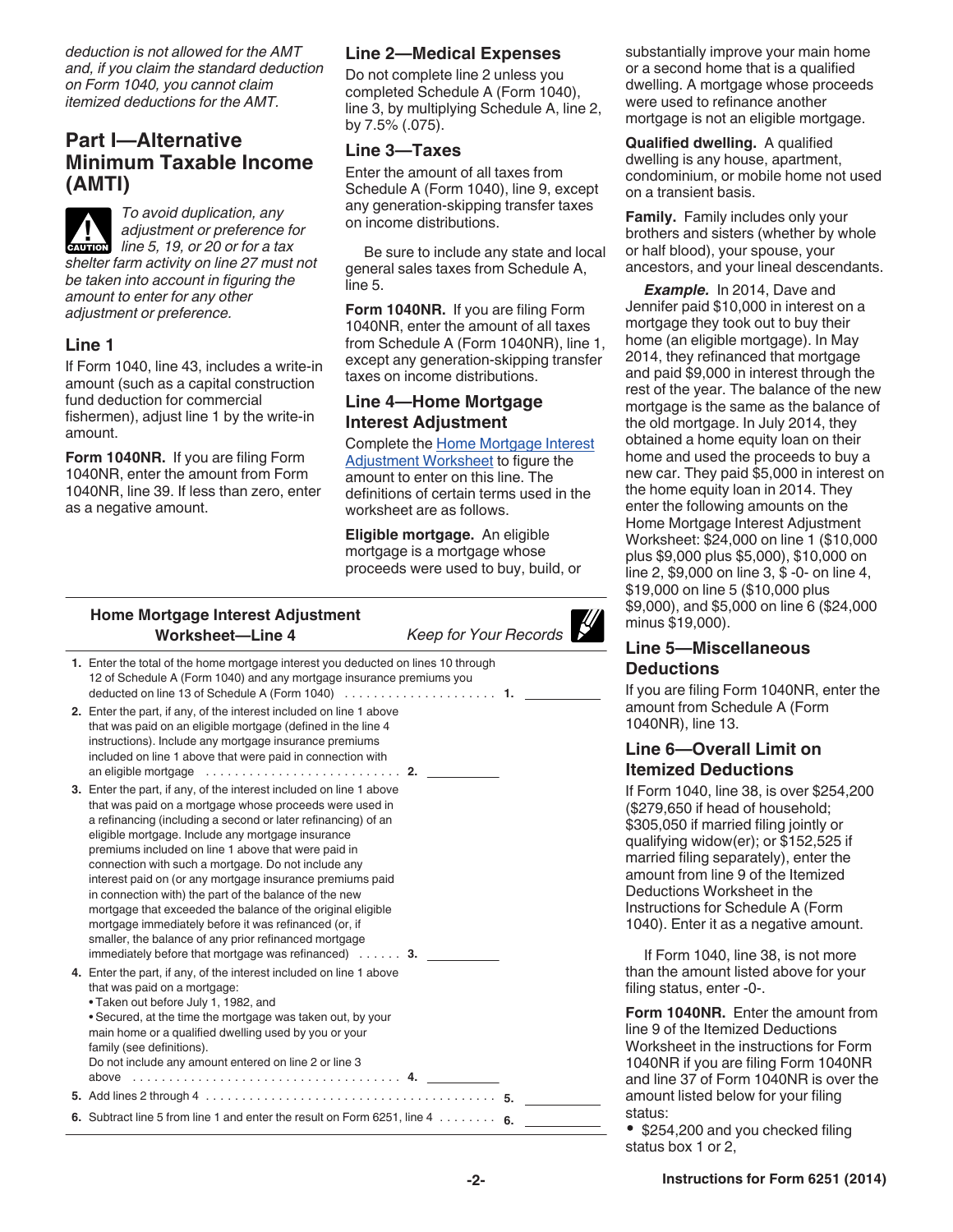• \$152,525 and you checked filing status box 3, 4, or 5, or

• \$305,050 and you checked filing status box 6.

Enter it as a negative amount.

If Form 1040NR, line 37, is not more than the amount just listed for your filing status, enter -0-.

#### **Line 7—Refund of Taxes**

Include any refund from Form 1040, line 10 (or Form 1040NR, line 11), that is attributable to state or local income taxes. Also include any refunds received in 2014 and included in income on Form 1040, line 21, that are attributable to state or local personal property taxes or general sales taxes, foreign income taxes, or state, local, or foreign real property taxes. Enter the total as a negative amount. If you include an amount from Form 1040, line 21, you must enter a description and the amount next to the entry space for line 7. For example, if you include a refund of real property taxes, enter "real property" and the amount next to the entry space.

#### **Line 8—Investment Interest**

If you filled out Form 4952, Investment Interest Expense Deduction, for your regular tax, you will need to fill out a second Form 4952 for the AMT as follows.

**Step 1.** Follow the Form 4952 instructions for line 1, but also include the following amounts when completing line 1.

Any interest expense on Form 6251, line 4, that was paid or accrued on indebtedness attributable to property held for investment within the meaning of section 163(d)(5) (for example, interest on a home equity loan whose proceeds were invested in stocks or bonds).

• Any interest that would have been deductible if tax-exempt interest on private activity bonds were includible in gross income.

**Step 2. Enter your AMT disallowed** investment interest expense from 2013 on line 2. Complete line 3.

**Step 3.** When completing Part II, refigure the following amounts, taking into account all adjustments and preferences.

Gross income from property held for investment.

• Net gain from the disposition of property held for investment.

• Net capital gain from the disposition of property held for investment.

• Investment expenses.

Include on line 4a any tax-exempt interest income from private activity bonds that must be included on Form 6251, line 12. If you have any investment expenses that would have been deductible if the interest on the bonds were includible in gross income for the regular tax, you can use them to reduce the amount on line 4a or include them on line 5.

On line 4g, enter the smaller of:

1. The amount from line 4g of your regular tax Form 4952, or

2. The total of lines 4b and 4e of this AMT Form 4952.

**Step 4.** Complete Part III.

Enter on Form 6251, line 8, the difference between line 8 of your AMT Form 4952 and line 8 of your regular tax Form 4952. If your AMT expense is greater, enter the difference as a negative amount.

**Investment interest expense that is not an itemized deduction.** If you did not itemize deductions and you had investment interest expense, do not enter an amount on Form 6251, line 8, unless you reported investment interest expense on Schedule E, Supplemental Income and Loss (Form 1040). If you did, follow the steps above for completing Form 4952. Allocate the investment interest expense allowed on line 8 of the AMT Form 4952 in the same way you did for the regular tax. Enter on Form 6251, line 8, the difference between the amount allowed on Schedule E for the regular tax and the amount allowed on Schedule E for the AMT.

#### **Line 9—Depletion**

Refigure your depletion deduction for the AMT. To do so, use only income and deductions allowed for the AMT when refiguring the limit based on taxable income from the property under section 613(a) and the limit based on taxable income, with certain adjustments, under section 613A(d)(1). Also, your depletion deduction for mines, wells, and other natural deposits under section 611 is limited to the property's adjusted basis at the end of the year, as refigured for the AMT, unless you are an independent producer or royalty owner claiming percentage depletion for oil and gas wells under section 613A(c). Figure this limit separately for each property. When refiguring the property's adjusted basis, take into account any AMT adjustments you made this year or in previous years

that affect basis (other than current year depletion).

Enter the difference between the regular tax and AMT deduction. If the AMT deduction is more than the regular tax deduction, enter the difference as a negative amount.

#### **Line 10—Net Operating Loss Deduction**

If you are filing Form 1040NR, enter your net operating loss deduction from Form 1040NR, line 21, as a positive amount.

#### **Line 11—Alternative Tax Net Operating Loss Deduction (ATNOLD)**

The ATNOLD is the sum of the alternative tax net operating loss (ATNOL) carrybacks and carryforwards to the tax year, subject to the limitation explained later. Figure your ATNOLD as follows.

Your ATNOL for a loss year is the excess of the deductions allowed for figuring AMTI (excluding the ATNOLD) over the income included in AMTI. Figure this excess with the modifications in section 172(d), taking into account your AMT adjustments and preferences (that is, the section 172(d) modifications must be separately figured for the ATNOL). For example, the limitation of nonbusiness deductions to the amount of nonbusiness income must be separately figured for the ATNOL, using only nonbusiness income and deductions that are included in AMTI.

Your ATNOLD may be limited. To figure the ATNOLD limitation, you must first figure your AMTI without regard to the ATNOLD and any domestic production activities deduction. To do this, first figure a tentative amount for line 9 by treating line 11 as if it were zero. Next, figure a tentative total of lines 1 through 27 using the tentative line 9 amount and treating line 11 as if it were zero. This is your AMTI figured without regard to the ATNOLD. Add any domestic production activities deduction to this tentative total. **Your ATNOLD is limited to 90% of the result.**

However, the 90% limit does not apply to an ATNOL that is attributable to qualified disaster losses (as defined in section 172(j)), qualified Gulf Opportunity Zone losses (as defined in section 1400N(k)(2)), qualified recovery assistance losses (as defined in Pub. 4492-A, Information for Taxpayers Affected by the May 4, 2007, Kansas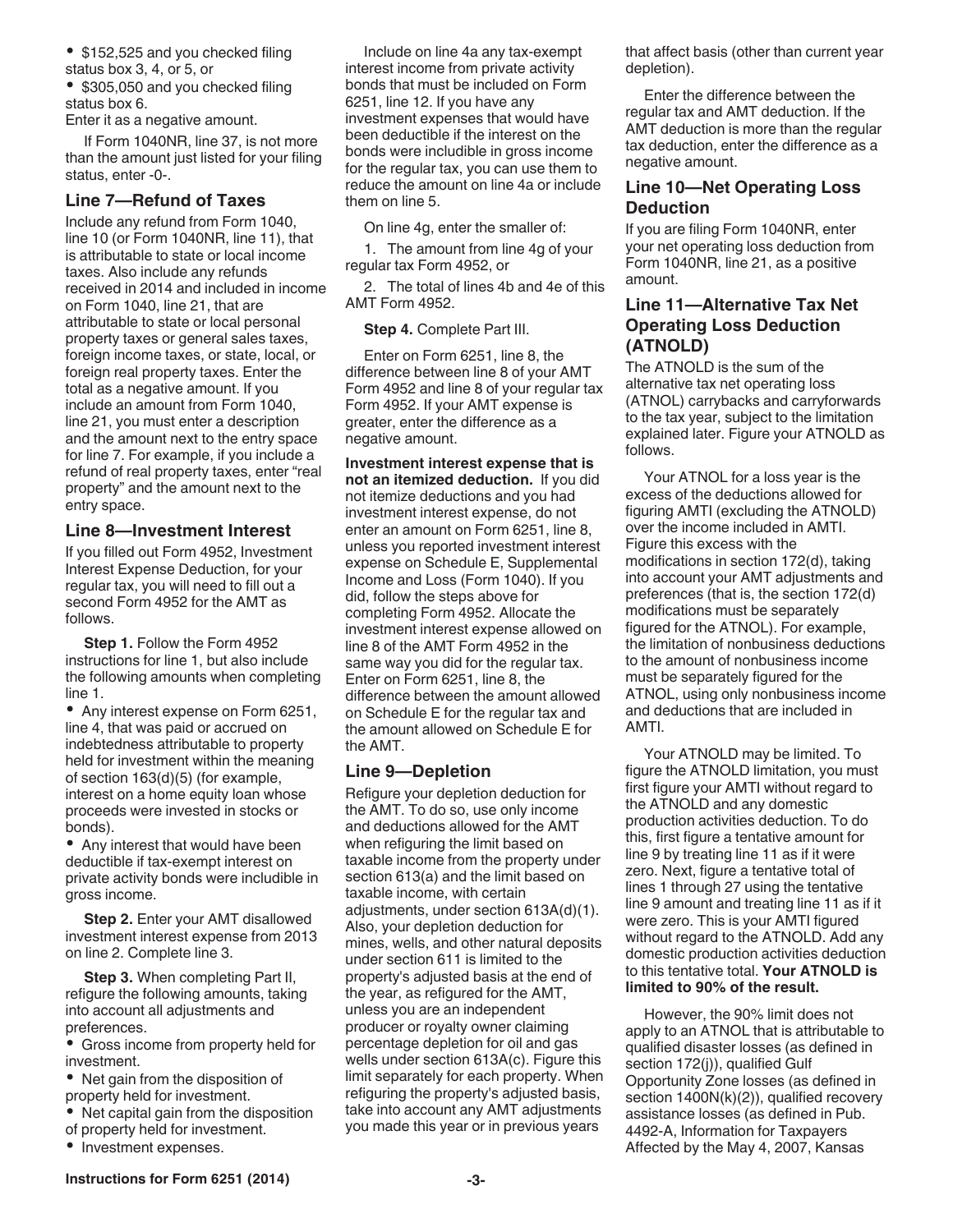Storms and Tornadoes), qualified disaster recovery assistance losses (as defined in Pub. 4492-B, Information for Affected Taxpayers in the Midwestern Disaster Areas), or a 2008 or 2009 loss that you elected to carry back more than 2 years under section 172(b)(1)(H). Therefore, if an ATNOL that is carried back or carried forward to the tax year is attributable to any of those losses, the ATNOLD for the tax year is limited to the sum of:

1. The smaller of:

a. The sum of the ATNOL carrybacks and carryforwards to the tax year attributable to net operating losses other than those losses described in 2a below, or

b. 90% of AMTI for the tax year (figured without regard to the ATNOLD and any domestic production activities deduction, as discussed earlier), plus

2. The smaller of:

a. The sum of the ATNOL carrybacks and carryforwards to the tax year attributable to qualified disaster losses, qualified Gulf Opportunity Zone losses, qualified recovery assistance losses, qualified disaster recovery assistance losses, and any 2008 or 2009 loss that you elected to carry back more than 2 years under section 172(b)  $(1)(H)$ , or

b. 100% of AMTI for the tax year (figured without regard to the ATNOLD and any domestic production activities deduction, as discussed earlier) reduced by the amount determined under (1).

Enter on line 11 the smaller of the ATNOLD or the ATNOLD limitation. Enter it as a negative amount.

Any ATNOL not used may be carried back 2 years or forward up to 20 years. In some cases, the carryback period is longer than 2 years; for details, see Pub. 536.

The treatment of ATNOLs does not affect your regular tax NOL. However, if you elected under section 172(b)(3) to forgo the carryback period for the regular tax, the election also applies for the AMT.

#### **Line 12—Interest From Private Activity Bonds**

Enter on line 12 interest income from "specified private activity bonds" reduced (but not below zero) by any deduction that would have been allowable if the interest were includible in gross income for the regular tax. Each payer of this type of interest should

send you a Form 1099-INT showing the amount of this interest in box 9.

Generally, the term "specified private activity bond" means any private activity bond (as defined in section 141) the interest on which is not includible in gross income for the regular tax, if the bond was issued after August 7, 1986. But specified private activity bonds generally do not include any bonds issued in 2009 or 2010. See section 57(a)(5) for other exceptions and more details.

Do not include interest on qualified Gulf Opportunity Zone bonds or qualified Midwestern disaster area bonds.

Exempt-interest dividends paid by a mutual fund or other regulated investment company are treated as interest income on specified private activity bonds to the extent the dividends are attributable to interest on the bonds received by the company, minus an allocable share of the expenses paid or incurred by the company in earning the interest. This amount should be reported to you on Form 1099-DIV in box 11.

If you are filing Form 8814, Parents' Election To Report Child's Interest and Dividends, include on this line any tax-exempt interest income from line 1b of that form that is a preference item.

#### **Line 13—Qualified Small Business Stock**

If you claimed the exclusion under section 1202 for gain on qualified small business stock held more than 5 years, multiply the excluded gain (as shown on Form 8949 in column (g)) by 7% (.07). Enter the result on line 13 as a positive amount.

#### **Line 14—Exercise of Incentive Stock Options**

For the regular tax, no income is recognized when an incentive stock option (ISO), as defined in section 422(b), is exercised. However, this rule does not apply for the AMT. Instead, you generally must include on line 14 the excess, if any, of:

1. The fair market value of the stock acquired through exercise of the option (determined without regard to any lapse restriction) when your rights in the acquired stock first become transferable or when these rights are no longer subject to a substantial risk of forfeiture, over

2. The amount you paid for the stock, including any amount you paid for the ISO used to acquire the stock.

Even if your rights in the stock are not transferable and are subject to a substantial risk of forfeiture, you may elect to include in AMT income the excess of the stock's fair market value (determined without regard to any lapse restriction) over the exercise price upon the transfer to you of the stock acquired through exercise of the option. You must make the election by the 30th day after the date of the transfer. See Pub. 525, Taxable and Nontaxable Income, for more details.

If you acquired stock by exercising an ISO and you disposed of that stock in the same year, the tax treatment under the regular tax and the AMT is the same, and no adjustment is required.

Increase your AMT basis in any stock acquired through the exercise of an ISO by the amount of the adjustment. Keep adequate records for both the AMT and regular tax so that you can figure your adjustment. See the instructions for line 17.

**Form 3921.** If you received a Form 3921, it may help you figure your adjustment.

*Example.* You exercised an ISO to acquire 100 shares of stock in 2014. Your rights in the acquired stock first became transferable on the date you exercised the ISO and were not subject to a substantial risk of forfeiture. You did not pay anything for the ISO. You did not sell the acquired stock during 2014. You received a Form 3921 that shows \$10 in box 3 (the exercise price you paid for each share), \$25 in box 4 (the fair market value of each share on the exercise date), and 100 shares in box 5 (the number of shares you acquired). To figure your adjustment, multiply the amount in box 4, \$25, by the 100 shares in box 5. The result is \$2,500, the fair market value of all the shares. Then multiply the amount in box 3, \$10, by the 100 shares in box 5. The result is \$1,000, the amount you paid for all the shares. Your adjustment is \$1,500 (\$2,500 − \$1,000). Enter it on Form 6251, line 14.

# **Line 16—Large Partnerships**

If you were a partner in an electing large partnership, enter the amount from Schedule K-1 (Form 1065-B), box 6. Take into account any amount from box 5 on Form 6251, line 19.

#### **Line 17—Disposition of Property**

Your AMT gain or loss from the disposition of property may be different from your gain or loss for the regular tax.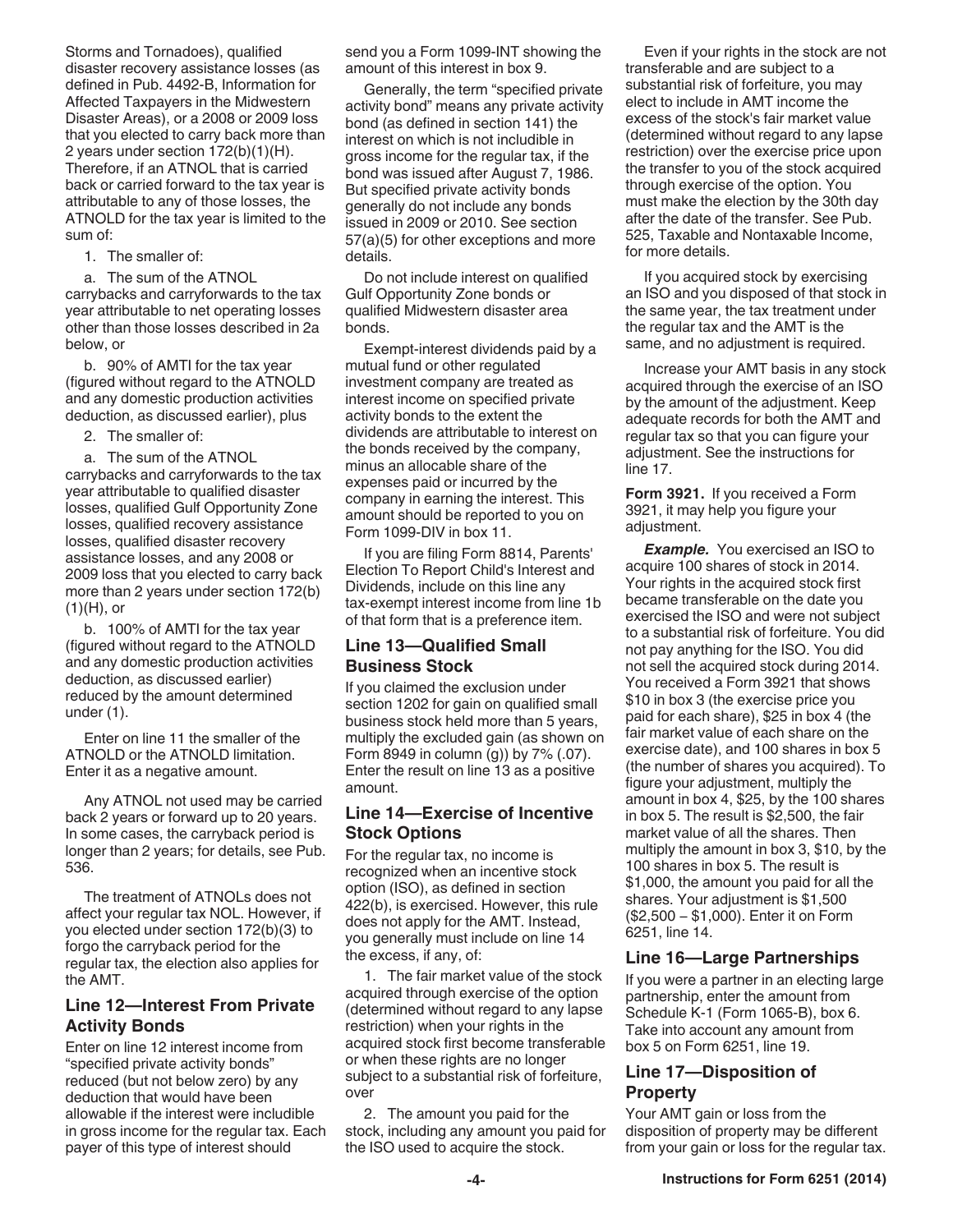This is because the property may have a different adjusted basis for the AMT. Use this line to report any AMT adjustment resulting from refiguring:

1. Gain or loss from the sale, exchange, or involuntary conversion of property reported on Form 4797, Sales of Business Property;

2. Casualty gain or loss to business or income-producing property reported on Form 4684, Casualties and Thefts;

3. Ordinary income from the disposition of property not already taken into account in (1) or (2) or on any other line on Form 6251, such as a disqualifying disposition of stock acquired in a prior year by exercising an incentive stock option; and

4. Capital gain or loss (including any carryover that is different for the AMT) reported on Form 8949, Sales and Other Dispositions of Capital Assets, or Schedule D (Form 1040), Capital Gains and Losses.

First figure any ordinary income adjustment related to (3) above. Then, refigure Form 4684, Form 4797, Form 8949, and Schedule D for the AMT, if applicable, by taking into account any adjustments you made this year or in previous years that affect your basis or otherwise result in a different amount for the AMT.

If you have a capital loss after refiguring Schedule D for the AMT, apply the \$3,000 capital loss limitation separately to the AMT loss. Because the amount of your gains and losses may be different for the AMT, the amount of any capital loss carryover also may be different for the AMT. See the following example. To figure your AMT capital loss carryover, fill out an AMT Capital Loss Carryover Worksheet in the Schedule D instructions.

For each of the four items listed earlier, figure the difference between the amount included in taxable income for the regular tax and the amount included in income for the AMT. Include the difference as a negative amount on line 17 if (a) both the AMT and regular tax amounts are zero or more and the AMT amount is less than the regular tax amount or (b) the AMT amount is a loss, and the regular tax amount is a smaller loss or is zero or more.

Enter on line 17 the combined adjustments for the four items listed earlier.

*Example.* On March 13, 2013, Victor Ash, whose filing status is single, paid \$20,000 to exercise an incentive

stock option (which was granted to him on January 3, 2012) to buy 200 shares of stock worth \$200,000. The \$180,000 difference between his cost and the value of the stock at the time he exercised the option is not taxable for the regular tax. His regular tax basis in the stock at the end of 2013 is \$20,000. For the AMT, however, Ash must include the \$180,000 as an adjustment on his 2013 Form 6251. His AMT basis in the stock at the end of 2013 is \$200,000.

On January 18, 2014, Ash sold 100 of the shares for \$75,000. Because Ash did not hold these shares more than 1 year, that sale is a disqualifying disposition. For the regular tax, Ash has ordinary income of \$65,000 (\$75,000 minus his \$10,000 basis in the 100 shares). Ash has no capital gain or loss for the regular tax resulting from the sale. For the AMT, Ash has no ordinary income, but has a short-term capital loss of \$25,000 (\$75,000 minus his \$100,000 AMT basis in the 100 shares).

On April 21, 2014, Ash sold the other 100 shares for \$60,000. Because he held the shares for more than 1 year and more than 2 years had passed since the option was granted to him, the sale is not a disqualifying disposition. For the regular tax, Ash has a long-term capital gain of \$50,000 (\$60,000 minus his regular tax basis of \$10,000). For the AMT, Ash has a long-term capital loss of \$40,000 (\$60,000 minus his AMT basis of \$100,000).

Ash has no other sales of stock or other capital assets for 2014. Ash enters a total negative adjustment of \$118,000 on line 17 of his 2014 Form 6251, figured as follows:

Ash figures a negative adjustment of \$65,000 for the difference between the \$65,000 of regular tax ordinary income and the \$0 of AMT ordinary income for the first sale.

• For the regular tax, Ash has \$50,000 capital gain net income from the second sale. For the AMT, Ash has a \$25,000 short-term capital loss from the first sale, and a \$40,000 long-term capital loss from the second sale, resulting in a net capital loss of \$65,000 for the AMT. However, only \$3,000 of the \$65,000 net capital loss is allowed for 2014 for the AMT. The difference between the regular tax gain of \$50,000 and the \$3,000 loss allowed for the AMT results in a \$53,000 negative adjustment to include on line 17.

Ash has an AMT capital loss carryover from 2014 to 2015 of \$62,000, of which \$22,000 is short-term and

\$40,000 is long-term. If he has no other Form 8949 or Schedule D transactions for 2015, his adjustment reported on his 2015 Form 6251 would be limited to (\$3,000), the amount of his capital loss limitation for 2015.

#### **Line 18—Post-1986 Depreciation**

This section describes when depreciation must be refigured for the AMT and how to figure the amount to enter on line 18.

Do not use line 18 for depreciation related to the following.

• Employee business expenses claimed on line 21 of Schedule A (Form 1040) or line 7 of Schedule A (Form 1040NR). You should have already taken this adjustment into account on line 5 as part of your miscellaneous itemized deductions.

• Passive activities. Take this adjustment into account on line 19.

An activity for which you are not at risk. Take this adjustment into account on line 20.

• Income or loss from a partnership or an S corporation if the basis limitations apply. Take this adjustment into account on line 20.

• A tax shelter farm activity. Take this adjustment into account on line 27.

#### **What Depreciation Must Be Refigured for the AMT?**

Generally, you must refigure depreciation for the AMT, including depreciation allocable to inventory costs, for:

• Property placed in service after 1998 that is depreciated for the regular tax using the 200% declining balance method (generally 3-, 5-, 7-, and 10-year property under the modified accelerated cost recovery system (MACRS), except for qualified property eligible for the special depreciation allowance (discussed later));

• Section 1250 property placed in service after 1998 that is not depreciated for the regular tax using the straight line method; and

• Tangible property placed in service after 1986 and before 1999. (If the transitional election was made under section 203(a)(1)(B) of the Tax Reform Act of 1986, this rule applies to property placed in service after July 31, 1986.)

#### **What Depreciation Is Not Refigured for the AMT?**

Do not refigure depreciation for the AMT for the following.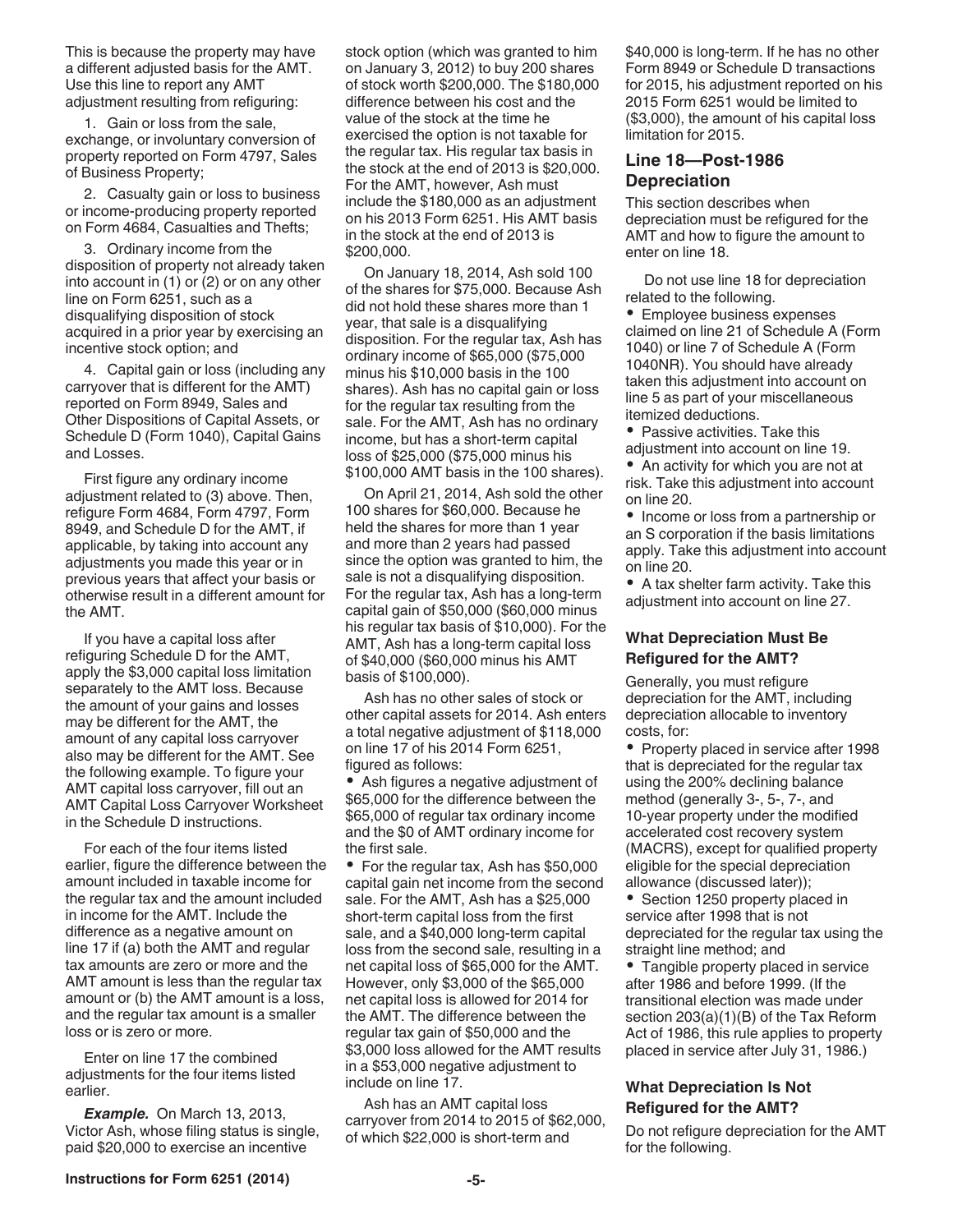• Residential rental property placed in service after 1998.

Nonresidential real property with a class life of 27.5 years or more placed in service after 1998 that is depreciated for the regular tax using the straight line method.

Other section 1250 property placed in service after 1998 that is depreciated for the regular tax using the straight line method.

• Property (other than section 1250 property) placed in service after 1998 that is depreciated for the regular tax using the 150% declining balance method or the straight line method.

• Property for which you elected to use the alternative depreciation system (ADS) of section 168(g) for the regular tax.

Qualified property that is or was eligible for a special depreciation allowance if the depreciable basis of the property is the same for the AMT and the regular tax. This applies to any special depreciation allowance, including those for disaster assistance property, reuse and recycling property, cellulosic biofuel plant property, second generation biofuel plant property, New York Liberty Zone property, Gulf Opportunity Zone property, and Kansas disaster area recovery assistance property. The special allowance is deductible for the AMT, and no adjustment is required for any depreciation figured on the remaining basis of the qualified property because the depreciable basis of the property is the same for the AMT and the regular tax. Property for which you elected to not have the special allowance apply is not qualified property.

• Any part of the cost of any property for which you elected to take a section 179 expense deduction. The reduction to the depreciable basis of section 179 property by the amount of the section 179 expense deduction is the same for the regular tax and the AMT.

Motion picture films, videotapes, or sound recordings.

• Property depreciated under the unit-of-production method or any other method not expressed in a term of years.

• Indian reservation property that meets the requirements of section 168(j).

Qualified revitalization expenditures for which you elected to claim the commercial revitalization deduction under section 1400I.

A natural gas gathering line placed in service after April 11, 2005.

#### **How Is Depreciation Refigured for the AMT?**

**Property placed in service before 1999.** Refigure depreciation for the AMT using ADS, with the same convention used for the regular tax. See the following table for the method and recovery period to use.

| <b>Property Placed in Service Before 1999</b>                                                                                  |                                                                                                                                                                           |  |
|--------------------------------------------------------------------------------------------------------------------------------|---------------------------------------------------------------------------------------------------------------------------------------------------------------------------|--|
| IF the property is                                                                                                             | THEN use the                                                                                                                                                              |  |
| section 1250 property                                                                                                          | straight line method<br>over 40 years.                                                                                                                                    |  |
| tangible property<br>(other than section<br>1250 property)<br>depreciated using<br>straight line method for<br>the regular tax | straight line method<br>over the property's<br>AMT class life.                                                                                                            |  |
| any other tangible<br>property                                                                                                 | 150% declining<br>balance method,<br>switching to straight<br>line method the first<br>tax year it gives a<br>larger deduction, over<br>the property's AMT<br>class life. |  |

#### **Property placed in service after**

**1998.** Use the same convention and recovery period used for the regular tax. For property other than section 1250 property, use the 150% declining balance method, switching to straight line the first tax year it gives a larger deduction. For section 1250 property, use the straight line method.

#### **How Is the AMT Class Life Determined?**

The class life used for the AMT is not necessarily the same as the recovery period used for the regular tax. The class lives for the AMT are listed in Rev. Proc. 87-56, 1987-2 C.B. 674, and in Pub. 946, How To Depreciate Property. Use 12 years for any tangible personal property not assigned a class life.

*See Pub. 946 for tables that can be used to figure AMT depreciation. Rev. Proc. 89-15, 1989-1 C.B. 816, has special rules for short years and for property disposed of before the end of the recovery period.* **TIP**

#### **How Is the Adjustment Figured?**

Subtract the AMT deduction for depreciation from the regular tax deduction and enter the result. If the AMT deduction is more than the regular tax deduction, enter the difference as a negative amount.

In addition to the AMT adjustment to your deduction for depreciation, also adjust the amount of depreciation that was capitalized, if any, to account for the difference between the rules for the regular tax and the AMT. Include on this line the current year adjustment to taxable income, if any, resulting from the difference.

#### **Line 19—Passive Activities**

Refigure your passive activity gains and losses for the AMT by taking into account all adjustments and preferences and any AMT prior year unallowed losses that apply to that activity. You may fill out a second Form 8582, Passive Activity Loss Limitations, and the other forms or schedules on which your passive activities are reported, to determine your passive activity loss allowed for the AMT, but do not file the second set of forms and schedules with your tax return.

*Example.* You are a partner in a partnership and the Schedule K-1 (Form 1065) you received shows the following.

A passive activity loss of \$4,125,

A depreciation adjustment of \$500 on post-1986 property, and

An adjustment of \$225 on the disposition of property.

Because the two adjustments above are from the passive activity and are not allowed for the AMT, you must first reduce the passive activity loss by those amounts. The result is a passive activity loss for the AMT of \$3,400. You then enter this amount on the AMT Form 8582 and refigure the allowable passive activity loss for the AMT.

*The amount of any AMT passive activity loss that is not deductible and is carried forward is likely to differ from the regular tax amount, if any. Therefore, keep adequate records for both the AMT and regular tax.* **TIP**

Enter the difference between the amount that would be reported for the activity on Schedule C, C-EZ, E, or F or Form 4835, Farm Rental Income and Expenses, for the AMT and the regular tax amount. If (a) the AMT loss is more than the regular tax loss, (b) the AMT gain is less than the regular tax gain, or (c) you have an AMT loss and a regular tax gain, enter the adjustment as a negative amount.

Enter any adjustment for amounts reported on Form 8949, Schedule D,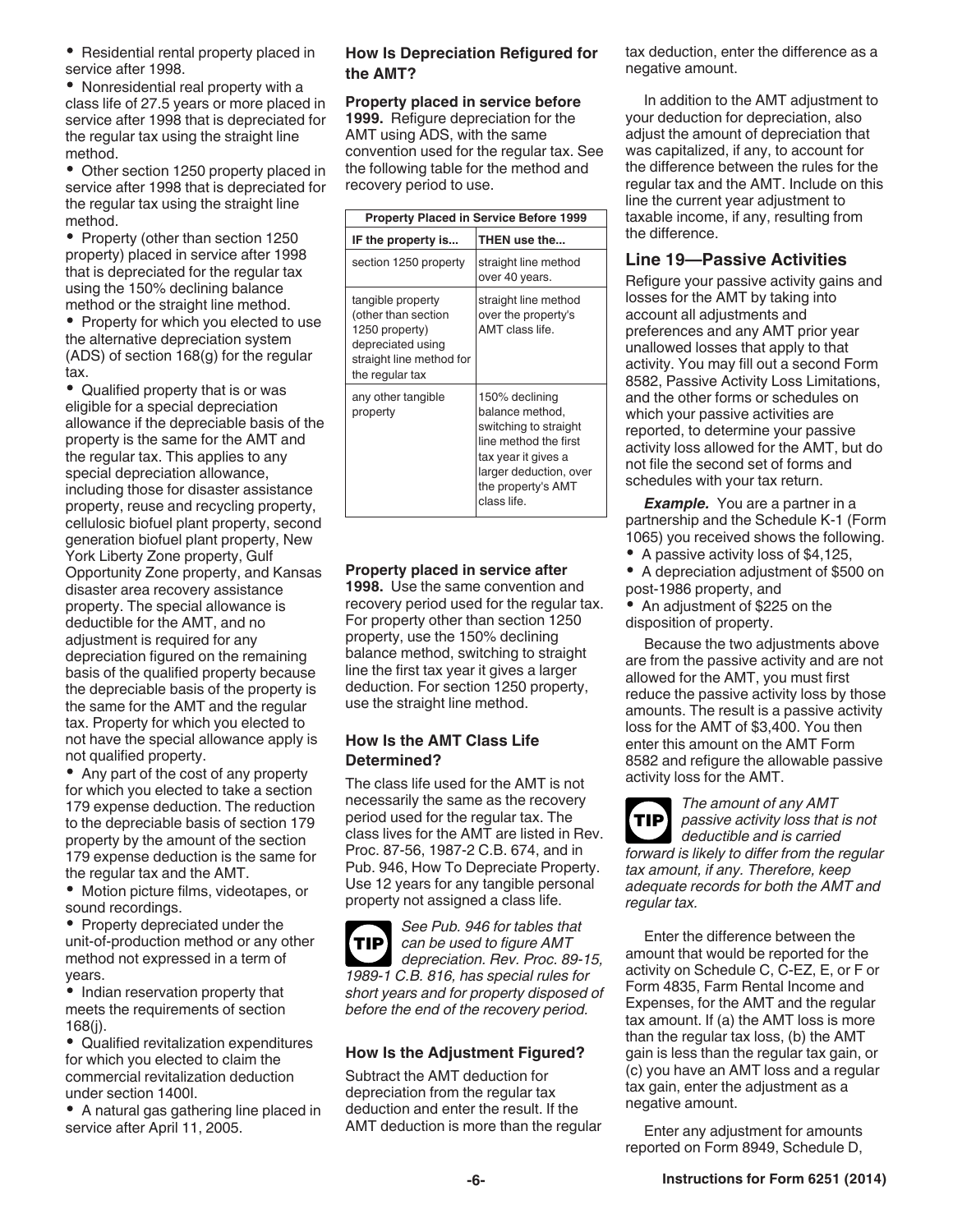Form 4684, or Form 4797 for the activity on line 17 instead of line 19. See the instructions for line 17.

#### **Publicly Traded Partnership (PTP)**

If you had a loss from a PTP, refigure the loss using any AMT adjustments and preferences and any AMT prior year unallowed loss.

#### **Tax Shelter Passive Farm Activities**

Refigure any gain or loss from a tax shelter passive farm activity taking into account all AMT adjustments and preferences and any AMT prior year unallowed losses. If the amount is a gain, include it on the AMT Form 8582. If the amount is a loss, do not include it on the AMT Form 8582. Carry the loss forward to 2015 to see if you have a gain or loss from tax shelter passive farm activities for 2015.

#### **Insolvency**

If at the end of the tax year your liabilities exceed the fair market value of your assets, increase your passive activity loss allowed by that excess (but not by more than your total loss). See section 58(c)(1).

#### **Line 20—Loss Limitations**

For passive activities, see the line 19 instructions instead. For tax shelter farm activities (that are not passive), see the line 27 instructions.

Refigure your gains and losses from activities for which you are not at risk and basis limitations applicable to partnerships and S corporations by taking into account all AMT adjustments and preferences that apply. See sections 59(h), 465, 704(d), and 1366(d).

Enter the difference between the amount that would be reported for the activity on Schedule C, C-EZ, E, or F or Form 4835 for the AMT and the regular tax amount. If (a) the AMT loss is more than the regular tax loss, (b) the AMT gain is less than the regular tax gain, or (c) you have an AMT loss and a regular tax gain, enter the adjustment as a negative amount.

The AMT amount of any gain or loss from activities for which you are not at risk is likely to differ from the regular tax amount. Your AMT basis in partnerships and S corporations is also likely to differ from your regular tax basis. Therefore, keep adequate records for both the AMT and regular tax.

Enter any adjustment for amounts reported on Form 8949, Schedule D, Form 4684, or Form 4797 for the activity on line 17 instead of line 20.

#### **Line 21—Circulation Costs**



*Do not make this adjustment for costs for which you elected*  **the optional 3-year write-off for** *the regular tax.*

Circulation costs (expenditures to establish, maintain, or increase the circulation of a newspaper, magazine, or other periodical) deducted in full for the regular tax in the year they were paid or incurred must be capitalized and amortized over 3 years for the AMT. Enter the difference between the regular tax and AMT deduction. If the AMT deduction is more than the regular tax deduction, enter the difference as a negative amount.

If you had a loss on property for which circulation costs have not been fully amortized for the AMT, your AMT deduction is the smaller of (a) the loss allowable for the costs had they remained capitalized or (b) the remaining costs to be amortized for the AMT.

# **Line 22—Long-Term Contracts**

For the AMT, you generally must use the percentage-of-completion method described in section 460(b) to determine your income from any long-term contract (defined in section 460(f)). However, this rule does not apply to any home construction contract (as defined in section 460(e)(6)). For contracts excepted from the percentage-of-completion method for the regular tax by section 460(e)(1), use the simplified procedures for allocating costs outlined in section 460(b)(3) to determine the percentage of completion.

Enter the difference between the AMT and regular tax income. If the AMT income is smaller, enter the difference as a negative amount.

**Note.** If you are required to use the percentage-of-completion method for either the regular tax or the AMT, you may owe or be entitled to a refund of interest for the tax year the contract is completed or adjusted. For details, see Form 8697, Interest Computation Under the Look-Back Method for Completed Long-Term Contracts.

#### **Line 23—Mining Costs**

*Do not make this adjustment for costs for which you elected*  **c** for costs for which you electe<br>the optional 10-year write-off *for the regular tax.*

Mining exploration and development costs deducted in full for the regular tax in the tax year they were paid or incurred must be capitalized and amortized over 10 years for the AMT. Enter the difference between the regular tax and AMT deduction. If the AMT deduction is more than the regular tax deduction, enter the difference as a negative amount.

If you had a loss on property for which mining costs have not been fully amortized for the AMT, your AMT deduction is the smaller of (a) the loss allowable for the costs had they remained capitalized or (b) the remaining costs to be amortized for the AMT.

#### **Line 24—Research and Experimental Costs**

*Do not make this adjustment for costs paid or incurred in*  **connection with an activity in**<br> **CONNECTED** *which you materially participated under the passive activity rules or for costs for which you elected the optional 10-year write-off for the regular tax.*

Research and experimental costs deducted in full for the regular tax in the tax year they were paid or incurred must be capitalized and amortized over 10 years for the AMT. Enter the difference between the regular tax and AMT deduction. If the AMT deduction is more than the regular tax deduction, enter the difference as a negative amount.

If you had a loss on property for which research and experimental costs have not been fully amortized for the AMT, your AMT deduction is the smaller of (a) the loss allowable for the costs had they remained capitalized or (b) the remaining costs to be amortized for the AMT.

#### **Line 25—Installment Sales**

The installment method does not apply for the AMT to any nondealer disposition of property after August 16, 1986, but before January 1, 1987, if an installment obligation to which the proportionate disallowance rule applied arose from the disposition. Enter the amount of installment sale income reported for the regular tax as a negative amount on line 25.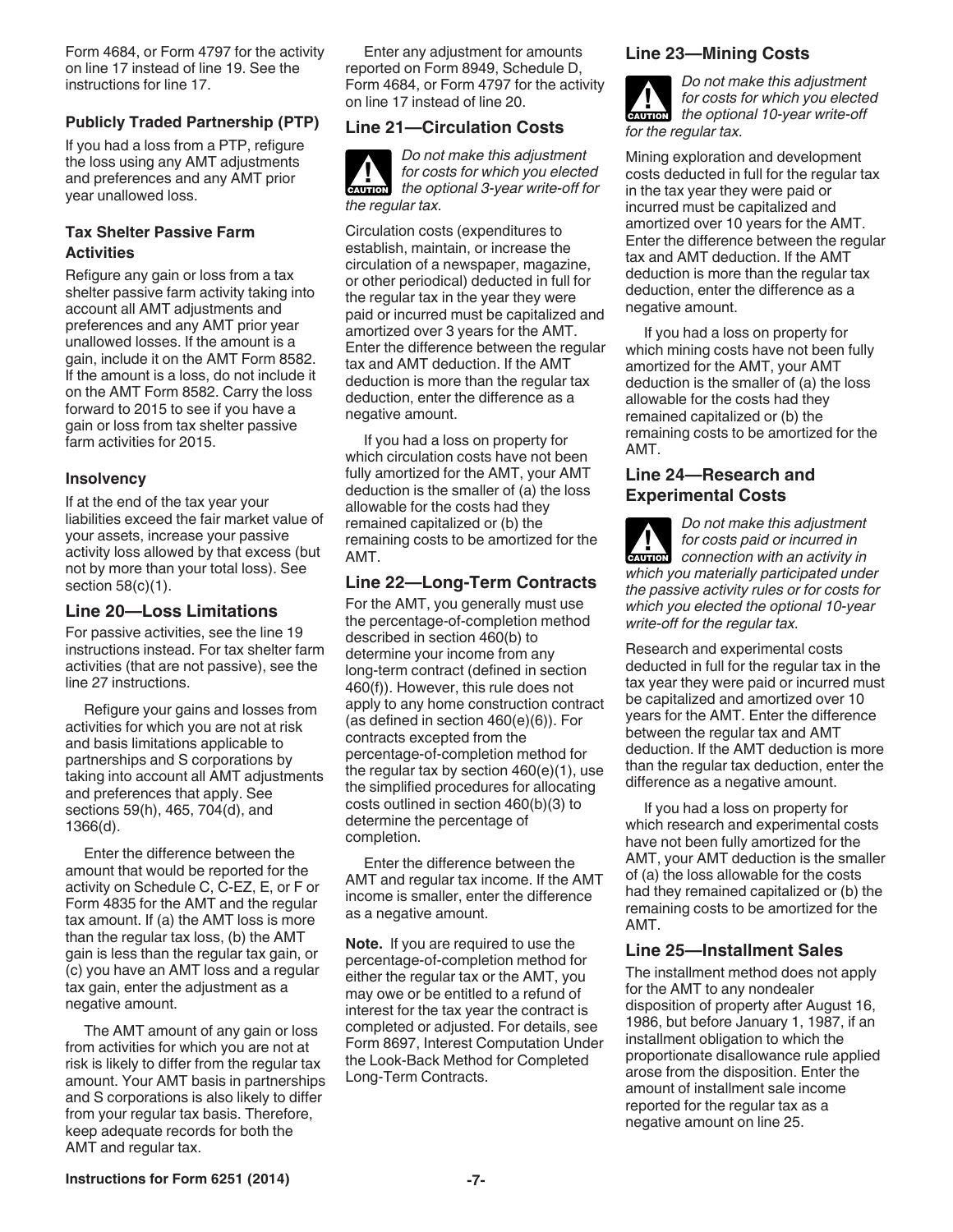#### **Line 26—Intangible Drilling Costs (IDCs)**



*Do not make this adjustment for costs for which you elected*  **the optional 60-month write-off <b>caution** *for the regular tax.*

IDCs from oil, gas, and geothermal wells are a preference to the extent that the excess IDCs are more than 65% of the net income from the wells. Figure the preference for all oil and gas properties separately from the preference for all geothermal properties.

**Excess IDCs.** Figure excess IDCs as follows.

*Step 1.* Determine the amount of your IDCs allowed for the regular tax under section 263(c), but do not include any section 263(c) deduction for nonproductive wells.

**Step 2.** Subtract from the amount determined in step 1 the amount that would have been allowed had you amortized these IDCs over a 120-month period starting with the month the well was placed in production. If you prefer not to use the 120-month period, you can elect to use any method that is permissible in determining cost depletion.

**Net income.** Determine net income by reducing the gross income that you received or accrued during the tax year from all oil, gas, and geothermal wells by the deductions allocable to those wells (reduced by the excess IDCs). When refiguring net income, use only income and deductions allowed for the AMT.

**Exception.** The preference for IDCs from oil and gas wells does not apply to taxpayers who are independent producers (that is, not integrated oil companies as defined in section 291(b) (4)). However, this benefit may be limited. First, figure the IDC preference as if this exception did not apply. Then, for purposes of this exception, complete Form 6251 through line 27, including the IDC preference and treating line 11 as if it were zero, and combine lines 1 through 27. If the amount of the IDC preference exceeds 40% of the total of lines 1 through 27 (figured as described in the preceding sentence), enter the excess on line 26 (your benefit from this exception is limited). Otherwise, do not enter an amount on line 26 (your benefit from this exception is not limited).

#### **Line 27—Other Adjustments**

Enter on line 27 the total of any other adjustments that apply to you, including the following.

#### **Depreciation Figured Using Pre-1987 Rules**

This preference generally applies only to property placed in service after 1987, but depreciated using pre-1987 rules due to transitional provisions of the Tax Reform Act of 1986.

For the AMT, you must use the straight line method to figure depreciation on real property for which accelerated depreciation was determined using pre-1987 rules. Use a recovery period of 19 years for 19-year real property and 15 years for low-income housing. For leased personal property other than recovery property, enter the amount by which your regular tax depreciation using the pre-1987 rules exceeds the depreciation allowable using the straight line method. For leased 10-year recovery property and leased 15-year public utility property, enter the amount by which your regular tax depreciation exceeds the depreciation allowable using the straight line method with a half-year convention, no salvage value, and a recovery period of 15 years (22 years for 15-year public utility property).

Figure the excess of the regular tax depreciation over the AMT depreciation separately for each property and include on line 27 only positive amounts.

#### **Patron's Adjustment**

Distributions you received from a cooperative may be includible in income. Unless the distributions are nontaxable, include on line 27 the total AMT patronage dividend adjustment reported to you by the cooperative, such as on Form 1099-PATR.

#### **Pollution Control Facilities**

The section 169 election to amortize the basis of a certified pollution control facility over a 60-month or 84-month period is not available for the AMT. For facilities placed in service before 1999, figure the AMT deduction using ADS. For facilities placed in service after 1998, figure the AMT deduction under MACRS using the straight line method. Enter the difference between the regular tax and AMT deduction. If the AMT deduction is more than the regular tax

deduction, enter the difference as a negative amount.

#### **Tax Shelter Farm Activities**

Figure this adjustment only if you have a gain or loss from a tax shelter farm activity (as defined in section 58(a)(2)) that is not a passive activity. If the activity is passive, you must include it with your other passive activities on line 19.

Refigure all gains and losses you reported for the regular tax from tax shelter farm activities by taking into account any AMT adjustments and preferences. Determine your tax shelter farm activity gain or loss for the AMT using the same rules you used for the regular tax with the following modifications.

• No refigured loss is allowed, except to the extent you are insolvent (see section 58(c)(1)).

• Do not use a refigured loss in the current tax year to offset gains from other tax shelter farm activities. Instead, suspend any refigured loss and carry it forward indefinitely until (a) you have a gain in a subsequent tax year from that same activity or (b) you dispose of the activity.

Enter the difference between the amount that would be reported for the activity on Schedule E or F or Form 4835 for the AMT and the regular tax amount. If (a) the AMT loss is more than the regular tax loss, (b) the AMT gain is less than the regular tax gain, or (c) you have an AMT loss and a regular tax gain, enter the adjustment as a negative amount.

Enter any adjustment for amounts reported on Form 8949, Schedule D, Form 4684, or Form 4797 for the activity on line 17 instead of line 27.

#### **Charitable Contributions of Certain Property**

If you made a charitable contribution of property to which section 170(e) applies and you had a different basis for AMT purposes, you may have to make an adjustment. See section 170(e) for details.

#### **Biofuel Producer Credit and Biodiesel and Renewable Diesel Fuels Credit**

If your taxable income includes an amount from the biofuel producer credit on Form 6478 or the biodiesel and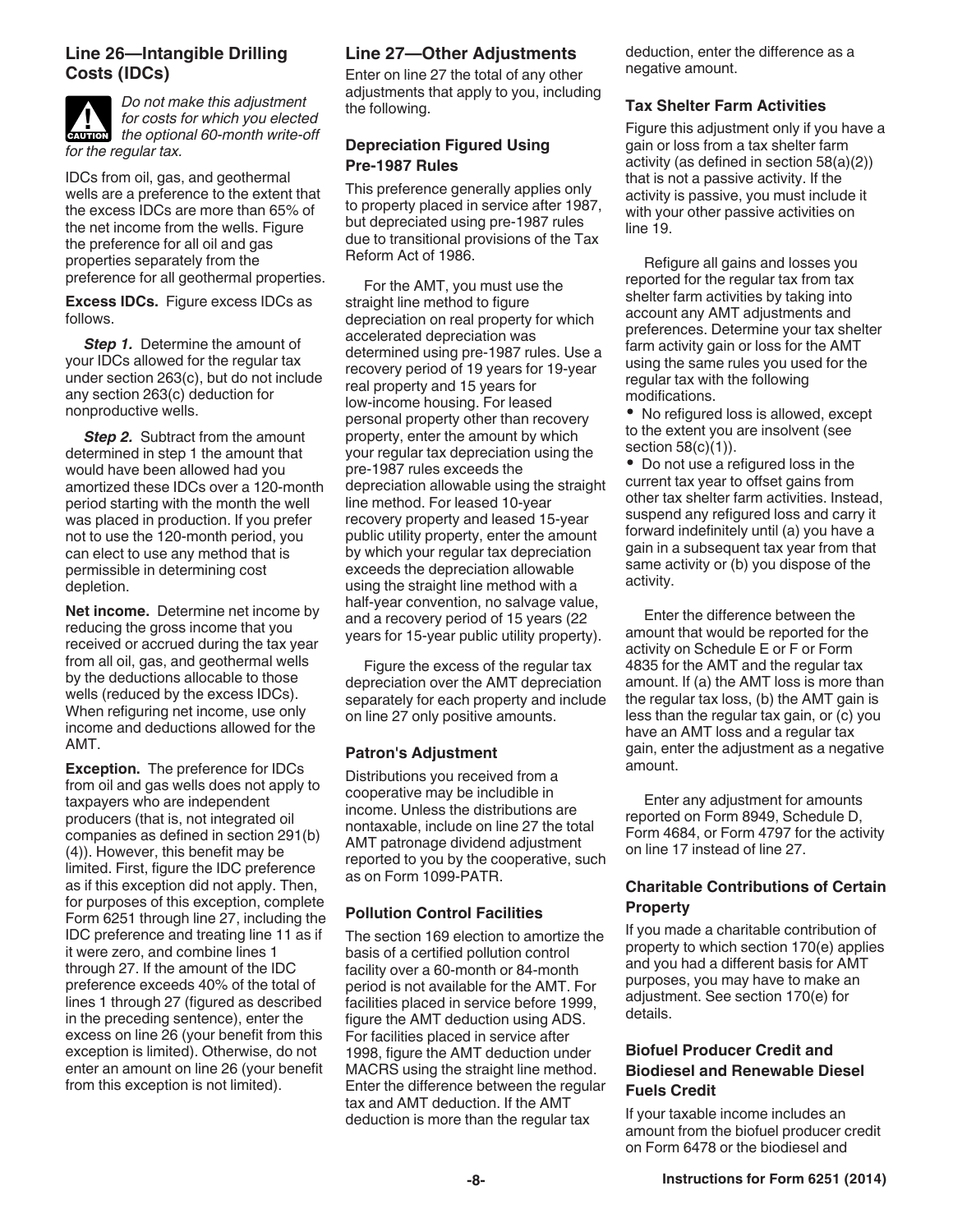renewable diesel fuels credit on Form 8864, include that amount as a negative amount on line 27.

#### **Related Adjustments**

If you have an entry on line 8 because you deducted investment interest allocable to an interest in a trade or business, or on line 9, 13, 14, or 16 through 26, or you have any amount included on line 27 from pre-1987 depreciation, patron's adjustment, pollution control facilities, or tax shelter farm activities, you may have to refigure any item of income or deduction based on a limit of income other than AGI or modified AGI.

Affected items include the following. • Section 179 expense deduction (Form 4562, Depreciation and Amortization, line 12).

Expenses for business or rental use of your home.

Conservation expenses (Schedule F, line 12).

Taxable IRA distributions (Form 1040, line 15b, or Form 1040NR, line 16b), if prior year IRA deductions

# **Exemption Worksheet—**

were different for the AMT and the regular tax.

• Self-employed health insurance deduction (Form 1040, line 29, or Form 1040NR, line 29).

• Self-employed SEP, SIMPLE, and qualified plans deduction (Form 1040, line 28, or Form 1040NR, line 28).

• IRA deduction (Form 1040, line 32, or Form 1040NR, line 32), affected by the earned income limitation of section 219(b)(1)(B).

Figure the difference between the AMT and regular tax amount for each item. Combine the amounts for all your related adjustments and include the total on line 27. Keep a copy of all computations for your records, including any AMT carryover and basis amounts.

*Do not include on line 27 any adjustment for an item you refigured on another line of this*<br> *enomeration another line of this form (for example, line 9).*

*Example.* On your Schedule C (Form 1040) you have a net profit of \$9,000 before figuring your section 179 deduction. You do not report any other business income on your return. During



**Note.** If Form 6251, line 28, is equal to or more than: \$328,500 if single or head of household, \$484,900 if married filing jointly or qualifying widow(er), or \$242,450 if married filing separately, your exemption is zero. **Do not** complete this worksheet; instead, enter the amount from Form 6251, line 28, on line 30 and go to line 31.

| 1. Enter: \$52,800 if single or head of household; \$82,100 if married<br>filing jointly or qualifying widow(er); \$41,050 if married filing                                                                                                                              |     |    |
|---------------------------------------------------------------------------------------------------------------------------------------------------------------------------------------------------------------------------------------------------------------------------|-----|----|
| 2. Enter your alternative minimum taxable<br>income (AMTI) from Form 6251,                                                                                                                                                                                                |     |    |
| 3. Enter: \$117,300 if single or head of<br>household; \$156,500 if married filing jointly or<br>qualifying widow(er); \$78,250 if married filing<br>separately  3.                                                                                                       |     |    |
| 4. Subtract line 3 from line 2. If zero or less,                                                                                                                                                                                                                          |     |    |
| 5. Multiply line 4 by 25% (.25) $\ldots \ldots \ldots \ldots \ldots \ldots \ldots \ldots \ldots$                                                                                                                                                                          |     |    |
| 6. Subtract line 5 from line 1. If zero or less, enter -0-. If any of the<br>three conditions under Certain Children Under Age 24 apply to<br>you, complete lines 7 through 10. Otherwise, stop here and<br>enter this amount on Form 6251, line 29, and go to Form 6251, |     |    |
|                                                                                                                                                                                                                                                                           | 6.  |    |
| 7. Minimum exemption amount for certain children under age                                                                                                                                                                                                                |     |    |
| 8. Enter your earned income, if any (see instructions)                                                                                                                                                                                                                    |     | 8. |
|                                                                                                                                                                                                                                                                           |     |    |
| 10. Enter the smaller of line 6 or line 9 here and on Form 6251,<br>line 29, and go to Form 6251, line 30 $\ldots$                                                                                                                                                        | 10. |    |

the year, you purchased an asset for \$10,000 for which you elect to take the section 179 deduction. You also have an AMT depreciation adjustment of \$700 for other assets depreciated on your Schedule C.

Your section 179 deduction for the regular tax is limited to your net profit (before any section 179 deduction) of \$9,000. The \$1,000 excess is a section 179 deduction carryforward for the regular tax.

For the AMT, your net profit is \$9,700, and you are allowed a section 179 deduction of \$9,700 for the AMT. You have a section 179 deduction carryforward of \$300 for the AMT.

You include a \$700 negative adjustment on line 27 because your section 179 deduction for the AMT is \$700 greater than your allowable regular tax deduction. In the following year, when you use the \$1,000 regular tax carryforward, you will have a \$700 positive related adjustment for the AMT because your AMT carryforward is only \$300.

#### **Line 28—Alternative Minimum Taxable Income**

If your filing status is married filing separately and line 28 is more than \$242,450, you must include an additional amount on line 28. If line 28 is \$406,650 or more, include an additional \$41,050. Otherwise, include 25% of the excess of the amount on line 28 over \$242,450. For example, if the amount on line 28 is \$262,450, enter \$267,450 instead—the additional \$5,000 is 25% of \$20,000 (\$262,450 minus \$242,450).

#### **Special Rule for Holders of a Residual Interest in a REMIC**

If you held a residual interest in a real estate mortgage investment conduit (REMIC) in 2014, the amount you enter on line 28 may not be less than the amount on Schedule E, line 38, column (c). If the amount in column (c) is larger than the amount you would otherwise enter on line 28, enter the amount from column (c) instead and enter "Sch. Q" on the dotted line next to line 28.

If your filing status is married filing separately, be sure to include the additional amount that must be added to line 28 (as explained above) before you compare line 28 with the amount on Schedule E, line 38, column (c).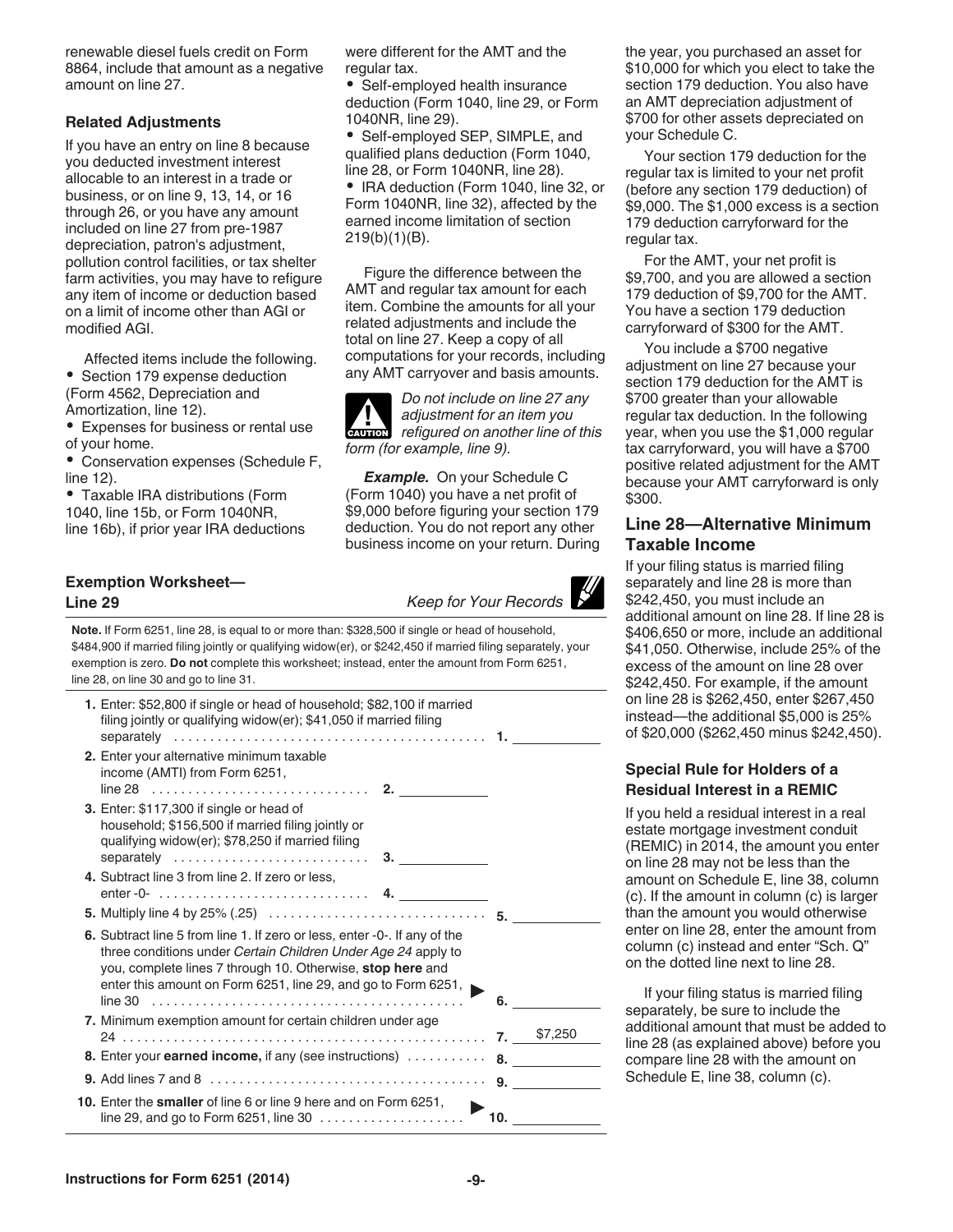# **Part II—Alternative Minimum Tax**

#### **Line 29—Exemption Amount**

If line 28 is more than the amount shown for your filing status in the middle column of the chart on line 29, see the Exemption Worksheet to figure the amount to enter on line 29.

**Form 1040NR.** If you are filing Form 1040NR, use the following chart to figure the amount to enter on line 29. However, if line 28 is more than the amount shown for your filing status in the middle column of the chart, use the Exemption Worksheet to figure the amount to enter on line 29.

| IF you check<br>filing status<br>box | <b>AND line 28</b><br>is not over | <b>THEN enter</b><br>on line 29 |
|--------------------------------------|-----------------------------------|---------------------------------|
| 1 or $21$                            | \$117,300                         | \$52,800                        |
| 3, 4, or 5                           | 78.250                            | 41,050                          |
| 6                                    | 156.500                           | 82.100                          |

#### **Certain Children Under Age 24**

Your exemption amount is limited to the amount of your earned income plus \$7,250 if condition 1, 2, or 3 below applies to you.

1. You were under age 18 at the end of 2014.

2. You were age 18 at the end of 2014 and did not have earned income that was more than half of your support.

3. You were a full-time student over age 18 and under age 24 at the end of 2014 and did not have earned income that was more than half of your support.

If condition 1, 2, or 3 applies to you, complete the Exemption Worksheet, including lines 7 through 10, to figure the amount to enter on Form 6251, line 29.

**Exception.** If you filed a joint return for 2014 **or** neither of your parents was alive at the end of 2014, do not complete lines 7 through 10 of the Exemption Worksheet. However, you still must complete lines 1 through 6 of the worksheet if Form 6251, line 28, is more than the amount shown for your filing status in the middle column of the chart on line 29 (or the chart earlier in the line 29 instructions if you file Form 1040NR).

**Certain January 1 birthdays.** If you were born on January 1, 1997, you are considered to be 18 at the end of 2014. Your exemption amount is limited only if you did not have earned income that was more than half of your support.

If you were born on January 1, 1996, you are considered to be 19 at the end of 2014. Your exemption amount is limited only if you were a full-time student who did not have earned income that was more than half of your support.

If you were born on January 1, 1991, you are considered to be 24 at the end of 2014. Your exemption amount is not limited.

**Line 8 of the worksheet.** Earned income includes wages, tips, and other amounts received for personal services performed. If you are a sole proprietor or a partner in a trade or business in which both personal services and capital are material income-producing factors, earned income also includes a reasonable allowance for compensation for personal services, but not more than 30% of your share of the net profits from that trade or business (after subtracting the deduction for part of your self-employment tax). However, the 30% limit does not apply if there are no net profits from the trade or business. If capital is not an income-producing factor and your personal services produced the business income, all of your gross income from the trade or business is considered earned income.

#### **Line 31**

If you claimed the foreign earned income exclusion, housing exclusion, or housing deduction on Form 2555 or Form 2555-EZ, you must use the Foreign Earned Income Tax Worksheet in these instructions to figure the amount to enter on line 31.

**Form 1040NR.** If you are filing Form 1040NR and you reported capital gain distributions directly on Form 1040NR, line 14; you reported qualified dividends on Form 1040NR, line 10b; **or** you had a gain on both lines 15 and 16 of Schedule D (Form 1040) (as refigured for the AMT, if necessary), complete Part III of Form 6251 and enter the amount from line 64 on line 31. All other Form 1040NR filers, do not complete Part III. Instead, if Form 6251, line 30, is \$182,500 or less (\$91,250 or less if you checked filing status box 3, 4, or 5 on Form 1040NR), figure the amount to enter on line 31 by multiplying line 30 by 26% (.26). Otherwise, figure the amount to enter on line 31 by multiplying line 30 by 28% (.28) and subtracting \$3,650 (\$1,825 if you checked filing status box 3, 4, or 5) from the result.

#### **Line 32—Alternative Minimum Tax Foreign Tax Credit (AMTFTC)**

*To see if you need to figure your AMTFTC, fill in Form 6251, line 34, as instructed. (You will first need to figure your foreign tax credit for the regular tax and complete Form 1040, line 48, or Form 1040NR, line 46.) If the amount on line 34 is greater than or equal to the amount on line 31, you do not owe the AMT. Enter -0- on line 35 and see* Who Must File*, earlier, to find out if you must attach Form 6251 to your return. However, even if you do not owe the AMT, you may need to complete line 32 to see if you have an AMTFTC carryback or carryforward to other tax years.* **TIP**

If you made an election to claim the foreign tax credit on Form 1040 (or Form 1040NR) without filing Form 1116, your AMTFTC is the same as the foreign tax credit on Form 1040, line 48 (or Form 1040NR, line 46). Enter that amount on Form 6251, line 32. Otherwise, your AMTFTC is your foreign tax credit refigured as follows.

**Step 1.** Use a separate AMT Form 1116 for each separate category of income. Write "AMT" and specify the category of income in the top margin of each Form 1116.

When applying the separate categories of income, use the applicable AMT rate instead of the regular tax rate to determine if any income is "high-taxed."

**Step 2.** If you previously made or are making the simplified limitation election, skip Part I and enter on the AMT Form 1116, line 17, the same amount you entered on that line for the regular tax. If you did not complete Form 1116 for the regular tax and you previously made or are making the simplified limitation election, complete Part I and lines 15 through 17 of the AMT Form 1116 using regular tax amounts.

If the election does not apply, complete Part I using only income and deductions that are allowed for the AMT and attributable to sources outside the United States. If you have any foreign source qualified dividends or foreign source capital gains (including any foreign source capital gain distributions) or losses, use the instructions under *Step 3* to determine whether you must make adjustments to those amounts before you include the amounts on line 1a or line 5 of the AMT Form 1116.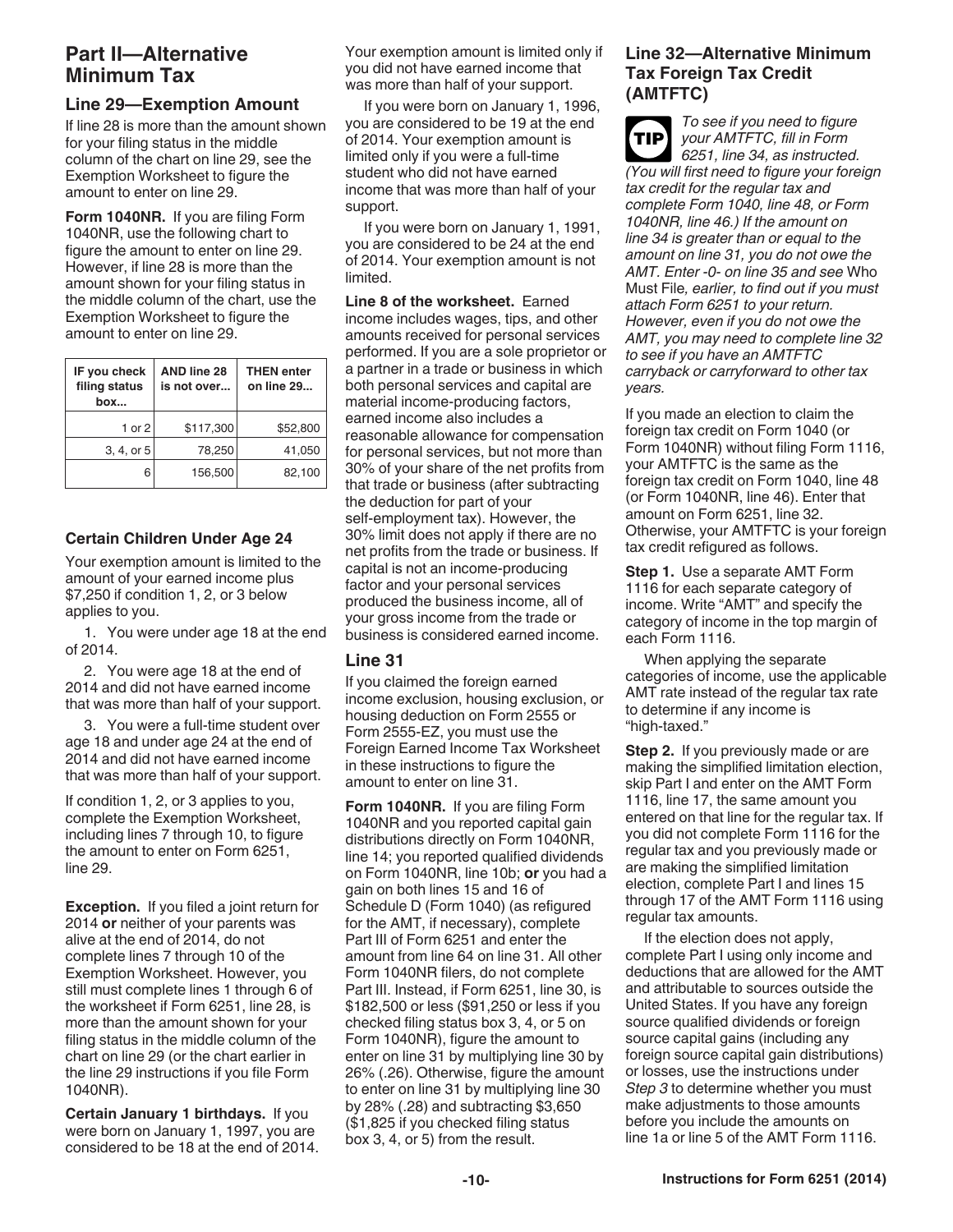**Step 3.** Follow the instructions below, if applicable, to determine the amount of foreign source qualified dividends, capital gain distributions, and other capital gains and losses to include on line 1a and line 5 of the AMT Form 1116.

*Foreign qualified dividends.* You must adjust your foreign source qualified dividends before you include those amounts on line 1a of the AMT Form 1116 if:

• Line 62 of Form 6251 is smaller than line 63, and

• Line 41 of Form 6251 is greater than zero.

But you do not need to make any adjustments if:

You qualify for the adjustment exception under *Qualified Dividends and Capital Gain Tax Worksheet (Individuals)* or *Adjustments to foreign qualified dividends* under *Schedule D Filers* in the Form 1116 instructions, and

 Line 41 of Form 6251 is not more than \$182,500 (\$91,250 if married filing separately or if you checked filing status box 3, 4, or 5 on Form 1040NR).

Use your capital gains and losses as refigured for the AMT to determine whether your total amounts are less than the \$20,000 threshold under the adjustment exception.

To adjust your foreign source qualified dividends, multiply your foreign source qualified dividends in each separate category by 0.5357 if the foreign source qualified dividends are taxed at a rate of 15%, and by 0.7143 if they are taxed at a rate of 20%. Include the results on line 1a of the applicable AMT Form 1116.

You adjust your foreign source qualified dividends taxed at the 0% rate by **not** including them on line 1a. Amounts taxed at the 0% rate are on line 11 of the Qualified Dividends and Capital Gain Tax Worksheet in the Form 1040 instructions, line 9 of the Qualified Dividends and Capital Gain Tax Worksheet in the Form 1040NR instructions, or line 20 of the Schedule D Tax Worksheet.

*Do not adjust the amount of any foreign source qualified*  **dividends you elected to dividends** you elected to *include on line 4g of AMT Form 4952.*

*Individuals with capital gain*  distributions only. If you have no capital gains or losses other than capital gain distributions from box 2a of Form(s) 1099-DIV or substitute statement(s), you must adjust your foreign source capital gain distributions if you are required to adjust your foreign source qualified dividends under the rules just described or you would be

required to adjust your foreign source qualified dividends if you had any.

To adjust your foreign source capital gain distributions, multiply your foreign source capital gain distributions in each separate category by 0.5357 if the foreign source capital gain distributions are taxed at a rate of 15%, and by 0.7143 if they are taxed at a rate of 20%. Include the results on line 1a of the applicable AMT Form 1116.

You adjust your foreign source capital gain distributions taxed at the 0% rate by **not** including them on line 1a. Amounts taxed at the 0% rate are on line 11 of the Qualified Dividends and Capital Gain Tax Worksheet in the Form 1040 instructions, line 9 of the Qualified Dividends and Capital Gain Tax Worksheet in the Form 1040NR instructions, or line 20 of the Schedule D Tax Worksheet.

*Do not adjust the amount of any foreign source capital gain*  **distributions you elected to**  $\frac{d}{dx}$  distributions you elected to *include on line 4g of AMT Form 4952.*

*Individuals with other capital gains or losses.* If any capital gain or loss is different for the AMT, use amounts as refigured for the AMT to complete this step. Use Worksheet A in the instructions for Form 1116 to determine the adjustments you must make to your foreign source capital

|                                                                                                                                                                                                                                                                                                                                                                                                                                                                                                                                                                                      | Foreign Earned Income Tax Worksheet-Line 31                                                                                                                                                                                                            | <b>Keep for Your Records</b> |  |
|--------------------------------------------------------------------------------------------------------------------------------------------------------------------------------------------------------------------------------------------------------------------------------------------------------------------------------------------------------------------------------------------------------------------------------------------------------------------------------------------------------------------------------------------------------------------------------------|--------------------------------------------------------------------------------------------------------------------------------------------------------------------------------------------------------------------------------------------------------|------------------------------|--|
|                                                                                                                                                                                                                                                                                                                                                                                                                                                                                                                                                                                      | <b>Before you begin:</b> $\sqrt{ }$ If Form 6251, line 30, is zero, do not complete this worksheet.                                                                                                                                                    |                              |  |
| 1.                                                                                                                                                                                                                                                                                                                                                                                                                                                                                                                                                                                   |                                                                                                                                                                                                                                                        |                              |  |
| 2a.                                                                                                                                                                                                                                                                                                                                                                                                                                                                                                                                                                                  | Enter the amount from your (and your spouse's if filing jointly) Form 2555,<br>lines 45 and 50, or Form 2555-EZ, line 18                                                                                                                               |                              |  |
|                                                                                                                                                                                                                                                                                                                                                                                                                                                                                                                                                                                      | <b>b.</b> Enter the total amount of any itemized deductions or exclusions you                                                                                                                                                                          |                              |  |
|                                                                                                                                                                                                                                                                                                                                                                                                                                                                                                                                                                                      |                                                                                                                                                                                                                                                        |                              |  |
| 3.                                                                                                                                                                                                                                                                                                                                                                                                                                                                                                                                                                                   |                                                                                                                                                                                                                                                        |                              |  |
| 4.                                                                                                                                                                                                                                                                                                                                                                                                                                                                                                                                                                                   | Tax on the amount on line 3.                                                                                                                                                                                                                           |                              |  |
| • If you reported capital gain distributions directly on Form 1040, line 13; or you reported qualified<br>dividends on Form 1040, line 9b; or you had a gain on both lines 15 and 16 of Schedule D (Form 1040)<br>(as refigured for the AMT, if necessary), enter the amount from line 3 of this worksheet on Form 6251,<br>line 36. Complete the rest of Part III of Form 6251. However, before completing Part III, see Forms<br>2555 and 2555-EZ, later, to see if you must complete Part III with certain modifications. Then enter the<br>amount from Form 6251, line 64, here. |                                                                                                                                                                                                                                                        | 4.                           |  |
|                                                                                                                                                                                                                                                                                                                                                                                                                                                                                                                                                                                      | • All others: If line 3 is \$182,500 or less (\$91,250 or less if married filing separately), multiply line 3 by<br>26% (.26). Otherwise, multiply line 3 by 28% (.28) and subtract \$3,650 (\$1,825 if married filing<br>separately) from the result. |                              |  |
| 5.                                                                                                                                                                                                                                                                                                                                                                                                                                                                                                                                                                                   | Tax on the amount on line 2c. If line 2c is \$182,500 or less (\$91,250 or less if married filing separately),<br>multiply line 2c by 26% (.26). Otherwise, multiply line 2c by 28% (.28) and subtract \$3,650 (\$1,825 if                             |                              |  |
| 6.                                                                                                                                                                                                                                                                                                                                                                                                                                                                                                                                                                                   | Subtract line 5 from line 4. Enter the result here and on Form 6251, line 31 <i>mandatures</i> from the state of the s                                                                                                                                 | 6.                           |  |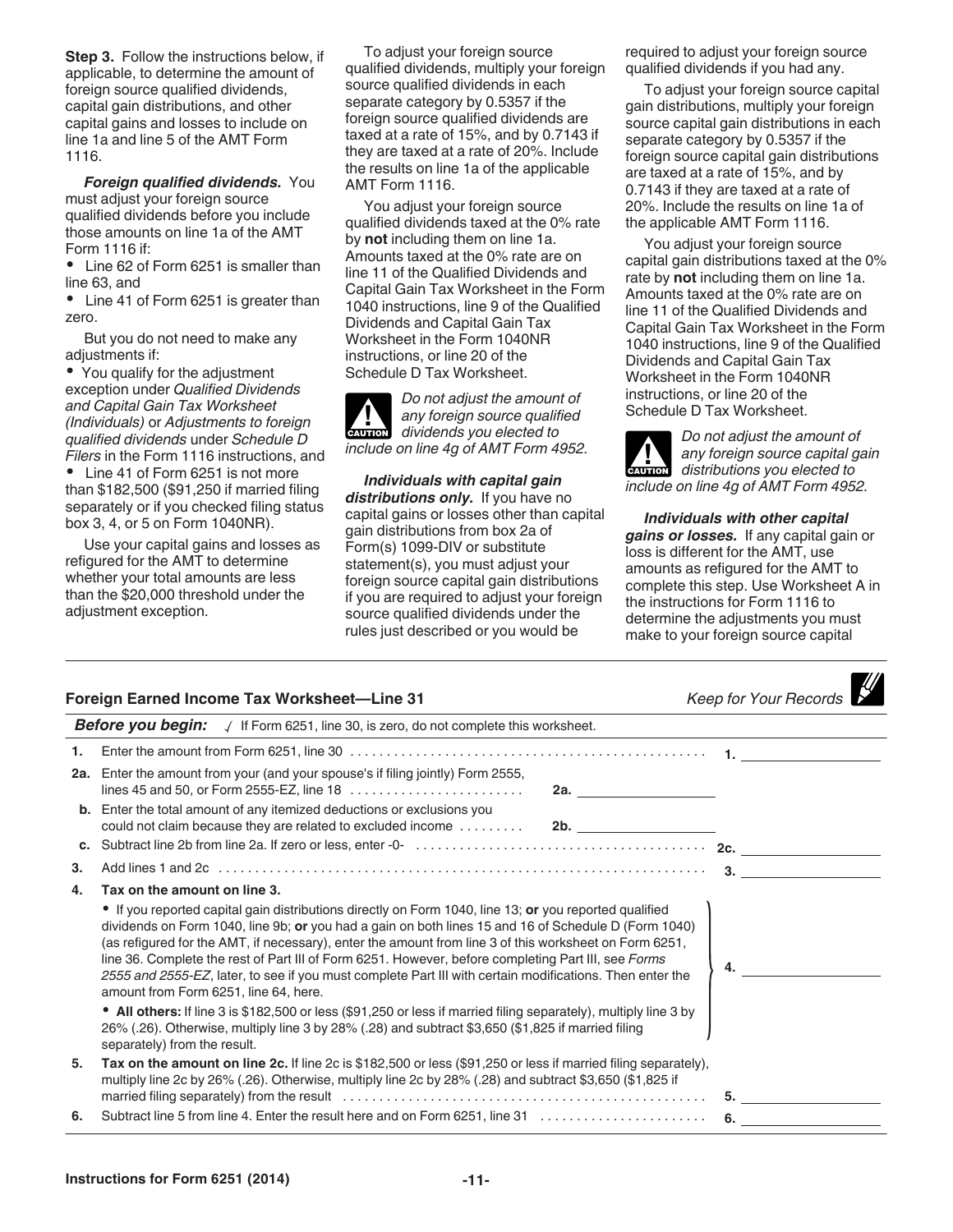gains or losses (as refigured for the AMT) if you have foreign source capital gains or losses (as refigured for the AMT) in no more than two separate categories and any of the following apply.

• You are not required to make adjustments to your foreign source qualified dividends under the rules described earlier (or you would not be required to make those adjustments if you had foreign source qualified dividends).

Line 15 or 16 of the AMT Schedule D (Form 1040) is zero or a loss.

On the AMT Qualified Dividends and Capital Gain Tax Worksheet in the Form 1040 instructions, (a) line 3 of that worksheet minus the amount on Form 4952, line 4e, that you elected to include on Form 4952, line 4g, is zero or less, (b) line 7 of that worksheet is zero, or (c) line 25 of that worksheet is equal to or greater than line 26.

On the AMT Qualified Dividends and Capital Gain Tax Worksheet in the Form 1040NR instructions, (a) line 3 of that worksheet is zero, (b) line 5 of that worksheet is zero, or (c) line 23 of that worksheet is equal to or greater than line 24.

On the AMT Schedule D Tax Worksheet (Form 1040), (a) line 18 is zero, (b) line 9 is zero or less, or (c) line 43 is equal to or greater than line 44.

Use Worksheet B if you:

Cannot use Worksheet A,

• Have foreign source capital gains and losses in no more than two separate categories,

• Did not have any item of unrecaptured section 1250 gain or 28%

rate gain or loss for the AMT, and Do not have any capital gains taxed

at a rate of 0% or 20%.

*Instructions for Worksheets A and* 

**B.** When you complete Worksheet A or Worksheet B, use foreign source capital gains and losses, as refigured for the AMT if necessary, and do not use any foreign source capital gains you elected to include on line 4g of AMT Form 4952. If you are required to complete a Schedule D for the AMT, use line 16 of that AMT Schedule D to complete line 3 of Worksheet A or line 4 of the Line 2 Worksheet for Worksheet B. Use 0.5357 instead of 0.3788 to complete lines 11, 13, and 15 of Worksheet B and to complete lines 8, 11, and 17 of the Line 15 Worksheet for Worksheet B.

If you do not qualify to use Worksheet A or Worksheet B, use the instructions for *Capital Gains and* 

*Losses* in Pub. 514 to determine the adjustments you make.

**Step 4.** Complete Part II and lines 9 through 14 of the AMT Form 1116. Use your AMTFTC carryover, if any, on line 10.

**Step 5.** If the simplified limitation election does not apply, complete lines 15 through 17 of the AMT Form 1116.

**Step 6.** If you did not complete Part III of Form 6251, enter the amount from line 28 of Form 6251 on line 18 of the AMT Form 1116 and go to *Step 7*. If you completed Part III of Form 6251, you must complete, for the AMT, the Worksheet for Line 18 in the Form 1116 instructions to determine the amount to enter on line 18 of the AMT Form 1116 if:

 Line 62 of Form 6251 is smaller than line 63, and

• Line 41 of Form 6251 is greater than zero.

But you do not need to complete the Worksheet for Line 18 if:

You qualify for the adjustment exception under *Qualified Dividends and Capital Gain Tax Worksheet (Individuals)* or *Adjustments to foreign qualified dividends* under *Schedule D Filers* in the Form 1116 instructions, and

 Line 41 of Form 6251 is not more than \$182,500 (\$91,250 if married filing separately or if you checked filing status box 3, 4, or 5 on Form 1040NR).

**Note.** Use your capital gains and losses as refigured for the AMT to determine whether your total amounts are less than the \$20,000 threshold under the adjustment exception.

If you do not need to complete the Worksheet for Line 18, enter the amount from line 28 of Form 6251 on line 18 of the AMT Form 1116.

*Instructions for AMT Worksheet for Line 18.* Follow these steps to complete, for the AMT, the Worksheet for Line 18 in the Form 1116 instructions.

1. Enter the amount from Form 6251, line 28, on line 1 of the worksheet.

2. Skip lines 2 and 3 of the worksheet.

3. Enter the amount from Form 6251, line 60, on line 4 of the worksheet.

4. Multiply line 4 of the worksheet by 0.1071 (instead of 0.3687). Enter the result on line 5 of the worksheet.

5. Enter the amount from Form 6251, line 57, on line 6 of the worksheet.

6. Multiply line 6 of the worksheet by 0.2857 (instead of 0.4949). Enter the result on line 7 of the worksheet.

7. Enter the amount from Form 6251, line 54, on line 8 of the worksheet.

8. Multiply line 8 of the worksheet by 0.4643 (instead of 0.6212). Enter the result on line 9 of the worksheet.

9. Enter the amount from Form 6251, line 47, on line 10 of the worksheet.

10. Complete lines 11 and 12 of the worksheet as instructed on the worksheet.

**Step 7.** Enter the amount from Form 6251, line 31, on the AMT Form 1116, line 20. Complete lines 19, 21, and 22 of the AMT Form 1116.

**Step 8.** Complete Part IV of the first AMT Form 1116 only.

Enter on Form 6251, line 32, the amount from line 30 of the first AMT Form 1116.

Attach to your tax return, after Form 6251, all AMT Forms 1116 you used to figure your AMTFTC. But do not attach AMT Forms 1116 if your AMTFTC is the same as your regular tax foreign tax credit.

#### **AMTFTC Carryback and Carryforward**

If your AMTFTC is limited, the unused amount generally may be carried back or forward according to section 904(c). However, if you made the election to claim the foreign tax credit on Form 1040 (or Form 1040NR) without filing Form 1116, any unused AMTFTC cannot be carried back or forward. In addition, no unused AMTFTC from another year can be used in any year for which the election has been made.

#### **Simplified Limitation Election**

You may elect to use a simplified section 904 limitation to figure your AMTFTC. If you do, use your regular tax income for Form 1116, Part I, instead of refiguring your foreign source income for the AMT, as described earlier. You must make the election for the first tax year after 1997 for which you claim an AMTFTC. If you do not make the election for that year, you may not make it for a later year. Once made, the election applies to all later tax years and may be revoked only with IRS consent.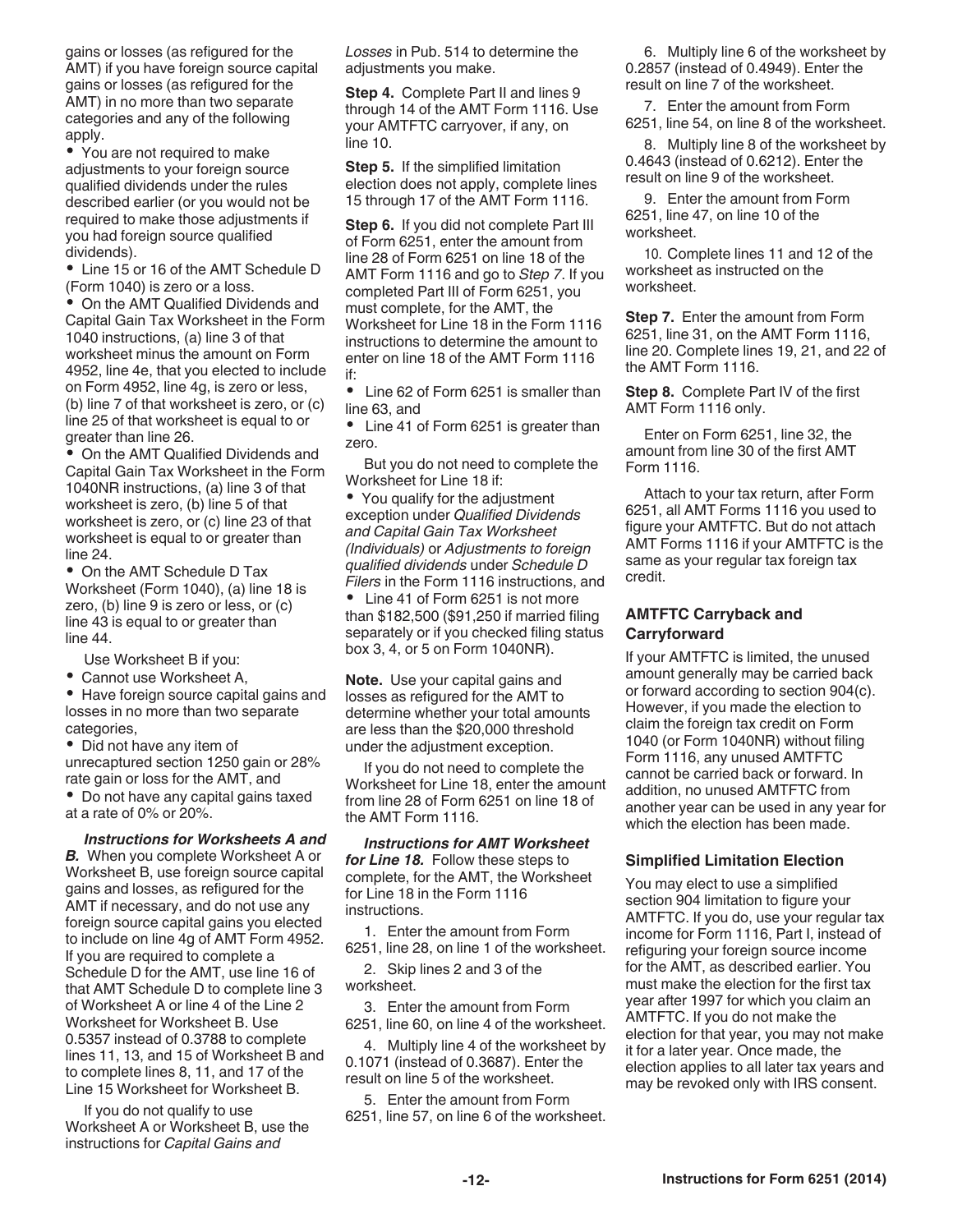#### **Line 34**

If you used Schedule J, Income Averaging for Farmers and Fishermen, to figure your tax on Form 1040, line 44 (or Form 1040NR, line 42), you must refigure that tax (including any tax from Form 8814) without using Schedule J before completing this line. This is only for Form 6251; do not change the amount on Form 1040, line 44 (or Form 1040NR, line 42).

**Form 1040NR.** If you are filing Form 1040NR, add Form 1040NR, line 42 (minus any tax from Form 4972, Tax on Lump-Sum Distributions) and Form 1040NR, line 44. Subtract from the result any foreign tax credit from Form 1040NR, line 46. If you used Schedule J to figure your tax on Form 1040NR, line 42, refigure that tax without using Schedule J before completing Form 6251, line 34 (see preceding paragraph).

#### **Line 35**

If you are filing Form 1040NR, enter the amount from line 35 on Form 1040NR, line 43.

# **Part III—Tax Computation Using Maximum Capital Gains Rates**

#### **Lines 37, 38, and 39**

You generally can fill out lines 37, 38, and 39 using the amounts from the Qualified Dividends and Capital Gain Tax Worksheet or the Schedule D Tax Worksheet, whichever applies, and Schedule D (Form 1040), if you completed Schedule D. But do not use those amounts if any of the following statements apply.

1. The gain or loss from any transaction reported on Form 8949 or Schedule D is different for the AMT (for example, because of a different basis for the AMT due to depreciation adjustments, an incentive stock option adjustment, or a different AMT capital loss carryover from 2013).

2. You did not complete either the Qualified Dividends and Capital Gain Tax Worksheet or the Schedule D Tax Worksheet because Form 1040, line 43 (or Form 1040NR, line 41), is zero.

3. You received a Schedule K-1 (Form 1041) that shows an amount in box 12 with code B, C, D, E, or F. If this applies, see *Beneficiaries of estates or trusts*. Then read the following instructions.

If (1) applies, complete an AMT Form 8949 or, if applicable, lines 1a and 8a of

an AMT Schedule D, by refiguring, for example, your basis for the AMT. Next, if (1) or (3) applies, complete lines 1b through 20 of an AMT Schedule D. Then, if (1), (2), or (3) applies, complete lines 2 through 6 of an AMT Qualified Dividends and Capital Gain Tax Worksheet or lines 2 through 13 of an AMT Schedule D Tax Worksheet, whichever applies. (See line 20 of your AMT Schedule D, if you completed one, to determine which worksheet applies.) Complete line 5 of the AMT Qualified Dividends and Capital Gain Tax Worksheet or lines 3 and 4 of the AMT Schedule D Tax Worksheet, whichever applies, using your AMT Form 4952. Use amounts from Schedule D or the AMT Schedule D, whichever applies, and either the AMT Qualified Dividends and Capital Gain Tax Worksheet or the AMT Schedule D Tax Worksheet, whichever applies, to complete lines 37, 38, and 39 of Form 6251. Keep the AMT Form 8949, AMT Schedule D, and the applicable AMT worksheet for your records, but do not attach any of them to your tax return.

**Note.** Do not decrease your section 1202 exclusion by the amount, if any, on line 13.

**Forms 2555 and 2555-EZ.** If you are filing either of these forms **and** you have a capital gain excess, you must complete Part III of Form 6251 with certain modifications. To see if you have a capital gain excess, subtract Form 6251, line 30, from line 6 of your AMT Qualified Dividends and Capital Gain Tax Worksheet (or line 10 of your AMT Schedule D Tax Worksheet). If the result is greater than zero, that amount is your capital gain excess.

If you have capital gain excess, figure the amounts to enter on lines 37, 38, and 39 of Form 6251 using the following modifications (only for purposes of Part III of Form 6251).

1. Reduce the amount you would otherwise enter on line 3 of your AMT Qualified Dividends and Capital Gain Tax Worksheet or line 9 of your AMT Schedule D Tax Worksheet (but not below zero) by your capital gain excess.

2. Reduce the amount you would otherwise enter on line 2 of your AMT Qualified Dividends and Capital Gain Tax Worksheet or line 6 of your AMT Schedule D Tax Worksheet (but not below zero) by any of your capital gain excess not used in (1).

3. Reduce the amount on your AMT Schedule D (Form 1040), line 18, (but

not below zero) by your capital gain excess.

4. Include your capital gain excess as a loss on line 16 of your AMT Unrecaptured Section 1250 Gain Worksheet in the Instructions for Schedule D (Form 1040).

Also see the instructions for line 44.

**Beneficiaries of estates or trusts.** If you received a Schedule K-1 (Form 1041) that shows an adjustment in box 12, follow the instructions in the following table.

| IF the code in<br>box 12 is | <b>THEN include that</b><br>adjustment in figuring the<br>amount on                                                                    |
|-----------------------------|----------------------------------------------------------------------------------------------------------------------------------------|
| R                           | line 2 of an AMT Qualified<br>Dividends and Capital Gain<br>Tax Worksheet or an AMT<br>Schedule D Tax Worksheet,<br>whichever applies. |
| C                           | line 5 of an AMT Schedule D.                                                                                                           |
| D                           | line 12 of an AMT Schedule D.                                                                                                          |
| F                           | line 11 of an AMT<br>Unrecaptured Section 1250<br>Gain Worksheet.                                                                      |
| F                           | line 4 of an AMT 28% Rate<br>Gain Worksheet.                                                                                           |

**Form 1040NR.** If you are filing Form 1040NR, enter on Form 6251, line 37, the amount from line 4 of the Qualified Dividends and Capital Gain Tax Worksheet in the instructions for Form 1040NR, line 42, or the amount from line 13 of the Schedule D Tax Worksheet in the instructions for Schedule D (Form 1040), whichever applies (as refigured for the AMT, if necessary).

#### **Line 42**

If you are filing Form 1040NR and Form 6251, line 41, is \$182,500 or less (\$91,250 or less if you checked filing status box 3, 4, or 5), multiply line 41 by 26% (.26). Otherwise, multiply line 41 by 28% (.28) and subtract \$3,650 (\$1,825 if you checked filing status box 3, 4, or 5) from the result.

#### **Line 43**

If you are filing Form 1040NR, enter \$36,900 (\$73,800 if you checked filing status box 6).

#### **Line 44**

If you are filing Form 1040NR, enter on Form 6251, line 44, the amount from line 5 of the Qualified Dividends and Capital Gain Tax Worksheet in the instructions for Form 1040NR, line 42, or the amount from line 14 of the Schedule D Tax Worksheet in the